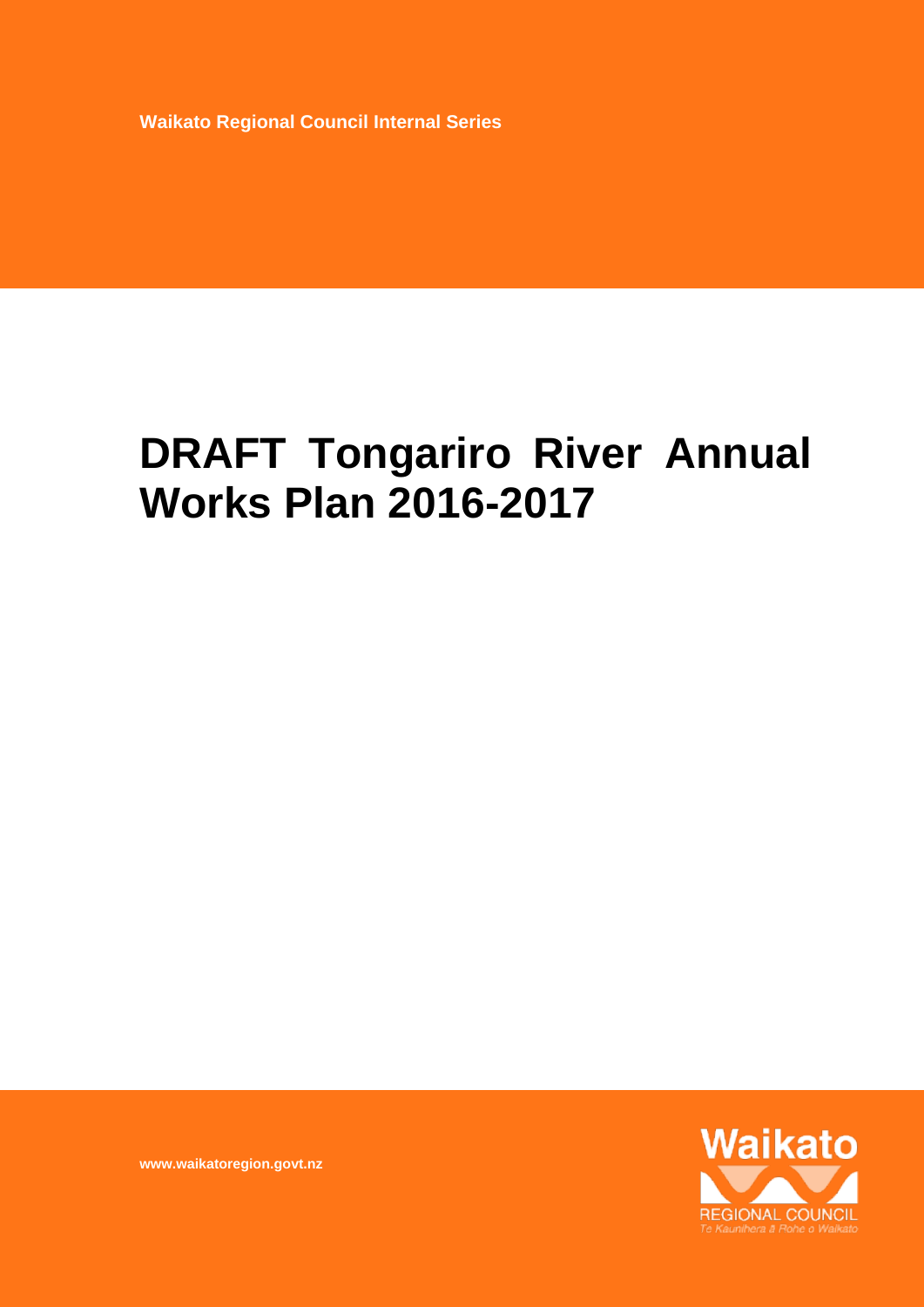#### **Disclaimer**

This internal series report has been prepared for the use of Waikato Regional Council as a reference document and as such does not constitute Council's policy.

Council requests that if excerpts or inferences are drawn from this document for further use by individuals or organisations, due care should be taken to ensure that the appropriate context has been preserved, and is accurately reflected and referenced in any subsequent spoken or written communication.

While Waikato Regional Council has exercised all reasonable skill and care in controlling the contents of this report, Council accepts no liability in contract, tort or otherwise, for any loss, damage, injury or expense (whether direct, indirect or consequential) arising out of the provision of this information or its use by you or any other party.

Waikato Regional Council Private Bag 3038 Waikato Mail Centre HAMILTON 3240

June 2016

Document #: 8745793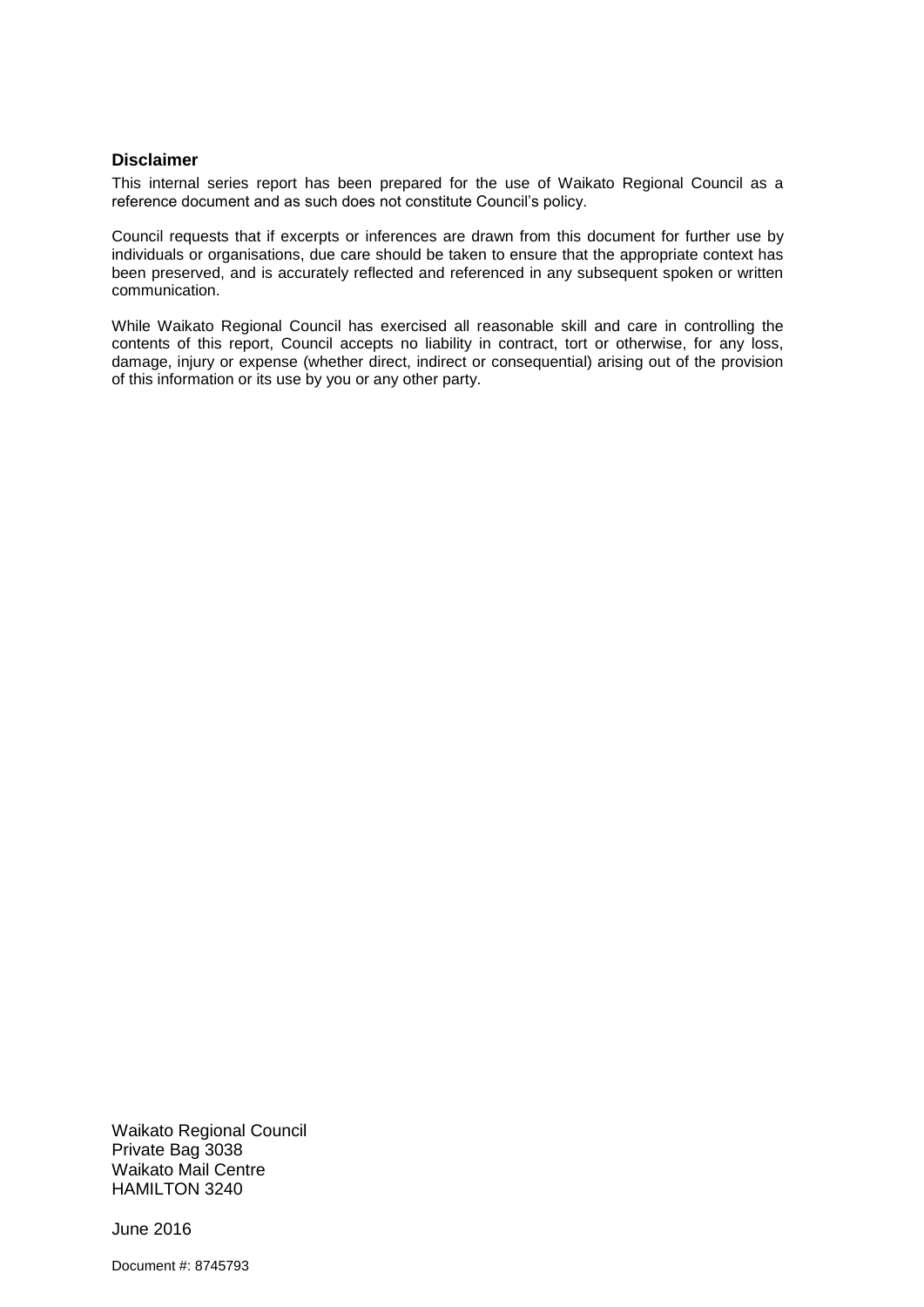# **Contents**

| 1 | <b>Introduction</b>                                |                                                         |                |  |  |
|---|----------------------------------------------------|---------------------------------------------------------|----------------|--|--|
| 2 | <b>Background</b>                                  |                                                         |                |  |  |
| 3 | Annual works programme                             |                                                         | $\mathbf{2}$   |  |  |
|   | 3.1                                                | Works meeting                                           | $\overline{2}$ |  |  |
|   | 3.2                                                | Description and nature of works                         | $\overline{2}$ |  |  |
|   | 3.3                                                | Primary consideration of timing of works                | $\overline{2}$ |  |  |
|   | 3.4                                                | Monitoring and mitigation                               | 3              |  |  |
| 4 | 5<br><b>Assessment of river condition May 2016</b> |                                                         |                |  |  |
| 5 | <b>Planned maintenance for 2016/17</b>             |                                                         | 7              |  |  |
|   | 5.1                                                | Stopbank maintenance                                    | $\overline{7}$ |  |  |
|   | 5.2                                                | Tongariro River vegetation management                   | 10             |  |  |
|   | 5.3                                                | Wilding pines                                           | 13             |  |  |
|   | 5.4                                                | Gravel management                                       | 14             |  |  |
|   | 5.5                                                | Improved angler opportunities                           | 15             |  |  |
| 6 | Other river issues not within flood scheme         |                                                         | 15             |  |  |
|   | 6.1                                                | Potential flood avulsion through Deep Creek             | 15             |  |  |
| 7 | Other items not maintenance related                |                                                         | 18             |  |  |
|   | 7.1                                                | <b>Tongariro River Flood Scheme Review</b>              | 18             |  |  |
|   |                                                    | <b>Appendix 1</b><br><b>Resource consent conditions</b> | 19             |  |  |

### **Figures**

| Figure 1 | General location of stopbank works                   | 9  |
|----------|------------------------------------------------------|----|
| Figure 2 | General location of stopbank maintenance             | -9 |
| Figure 3 | Vegetation management through lower flood scheme     | 11 |
| Figure 4 | Vegetation management through centre of flood scheme | 12 |
| Figure 5 | Vegetation management through upper flood scheme     | 13 |
| Figure 6 | Areas of potential gravel management                 | 14 |
| Figure 7 | Location of Deep Creek                               | 16 |
| Figure 8 | Potential future channel through Deep Creek          | 17 |
|          |                                                      |    |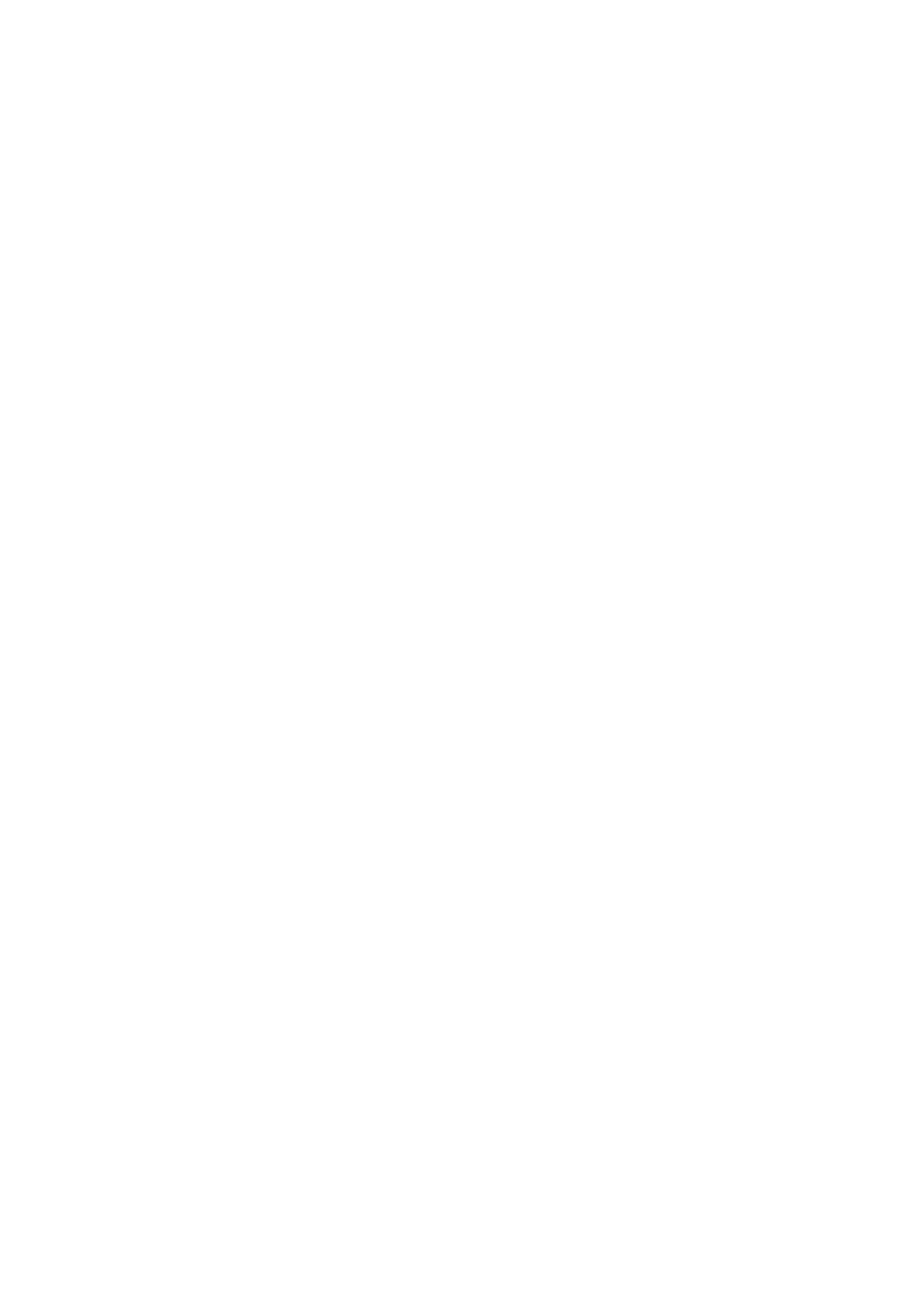# <span id="page-4-0"></span>**1 Introduction**

Waikato Regional Council maintains and operates a flood protection scheme on the Tongariro River to protect the Turangi Community from flooding. The Council holds comprehensive Resource Consents for the maintenance of this flood protection scheme. As part of the consent conditions, an annual work plan for the maintenance of the scheme is required for consultation with affected parties. This document outlines the works proposed for the following year, and follows on from the 'Tongariro River Flood Control Scheme Management plan for floodway maintenance 2012' (Doc # 1972444). This document identifies current issues within the flood scheme and maintenance required for the 2016 -17 river works season.

# <span id="page-4-1"></span>**2 Background**

Waikato Regional Council has constructed a flood protection scheme on the Tongariro River within Turangi Township to protect people and property from flooding up to a 100 year flow event (1% Annual Exceedance Probability = 1% AEP) in agreement with the community. The standard of protection is provided by the formed floodway that includes stopbanks, river channel, river banks, berms and flood plain.

In 2011, Resource consents were granted to the Waikato Regional Council's Integrated Catchment Services directorate (ICM) for the management of the river floodway and flood protection scheme.

| RC#    | <b>Activity authorised</b>                                                                                                                                                            |
|--------|---------------------------------------------------------------------------------------------------------------------------------------------------------------------------------------|
| 121305 | Erosion control/flood protection works: gravel extraction up to<br>150,000cum/year, erosion control works and vegetation removal, temporary<br>diversion bunds and culvert crossings. |
| 121306 | Divert water and temporarily dam and divert water within the Tongariro<br>River.                                                                                                      |

These consents are summarized as follows:

These consents require that a Proposed Annual Works Plan be prepared and distributed to;

- a) Department Conservation
- b) Tongariro and Lake Taupo Anglers Club Inc
- c) Advocates for the Tongariro River
- d) Taupo Fishery Advisory Committee
- e) Tuwharetoa Maori Trust Board
- f) Ngati Turangitukua
- g) Genesis Energy
- h) Waipapa and Tokaanu Maori Lands Trust.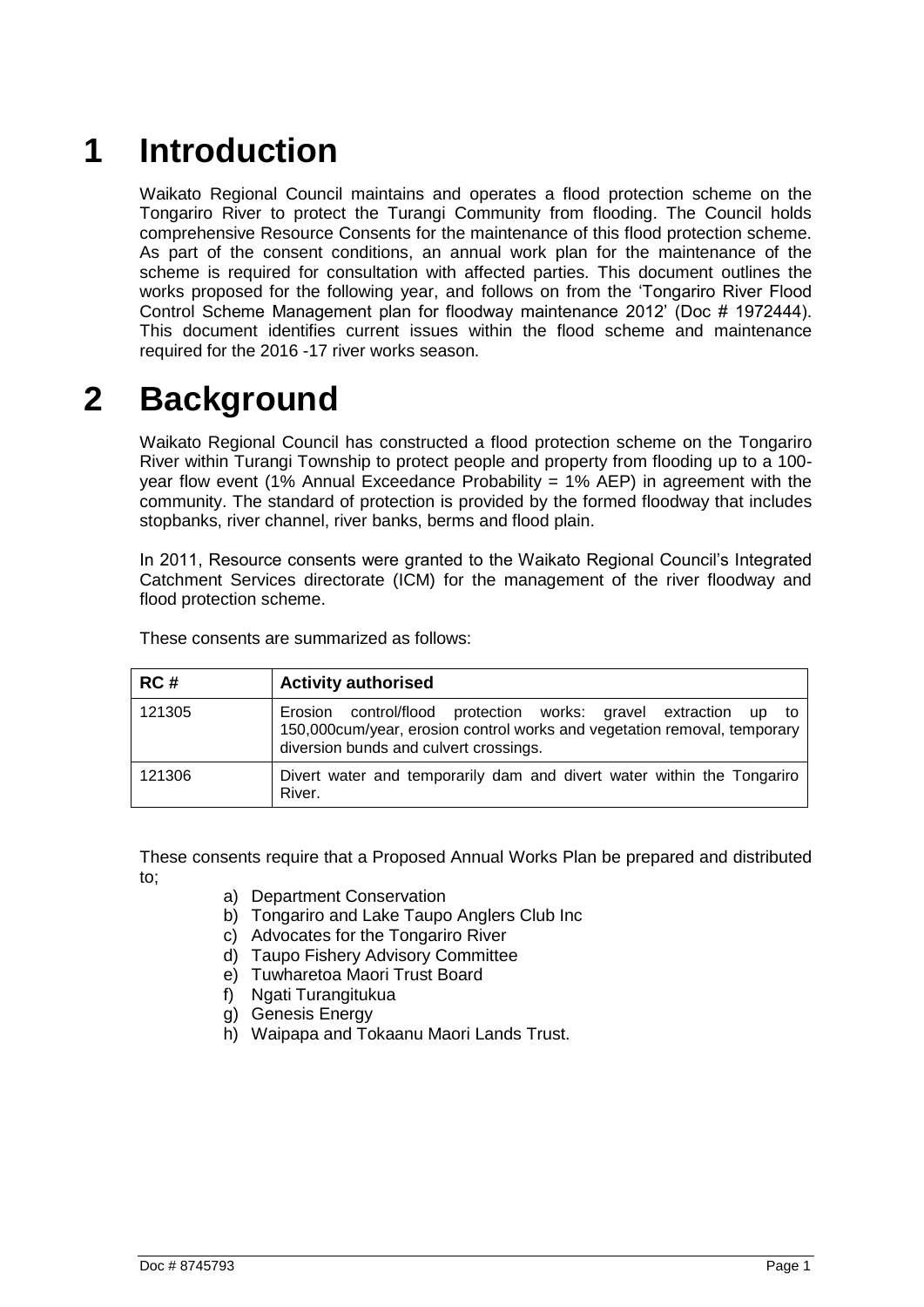## <span id="page-5-0"></span>**3 Annual works programme**

### **3.1 Works meeting**

<span id="page-5-1"></span>In accordance with consent conditions, a pre-works meeting will be scheduled with Works Supervisors, WRC staff, affected parties as listed in section 2, and contractors (if known). The purpose of this meeting is to advise interested parties of the works to be undertaken, the methodologies involved and any mitigation measures, and allow interested parties to raise any concerns with the scope of work so as they can be addressed before work plan is finalised.

With the disestablishment of the former Tongariro River management Forum, it is likely the annual works meeting is combined with a broader meeting to raise any additional concerns with the Tongariro River. This is seen as a good opportunity to get all of the relevant stakeholders together to have an informal discussion about any current or future issues.

### <span id="page-5-2"></span>**3.2 Description and nature of works**

Scheduled works during the 2016-2017 year primarily will involve maintenance of existing structures, vegetation control and gravel management through the flood scheme.

With the exception of possible gravel management works, there are no major construction works scheduled for the scheme at time of writing. Some minor stopbank maintenance will be undertaken. Willow and vegetation control will continue. Other work will potentially include gravel extraction.

Emergency works, such as after flood events, may be undertaken on occasion. In this case every effort will be taken to notify representatives from the parties listed in section 2 above.

## <span id="page-5-3"></span>**3.3 Primary consideration of timing of works**

The Tongariro River is a nationally significant Trout fishery. As such the timing of consented in stream works are limited to the months outside of May to October inclusive. This ensures work falls outside of the main trout spawning season.

The river is an internationally renowned trout fishing location. Although Trout fishing is popular all year, the least fishing activity on the river generally falls over the warmer summer months. For this reason most of the works will be scheduled for mid to late summer. This will also coincide with seasonal low river levels. Representatives from DOC will be consulted at various stages prior to the works commencing to ensure the best possible outcomes in the event of late spawning runs or other such natural events.

Other recreational activities on the river include whitewater rafting and kayaking. The works planned for this year will have no impact on these activities.

Ngati Turangitukua, as holders of mana whenua of the river and surrounding land, are consulted on all river works. Timing of the works will be discussed with their representatives to ensure the timing of the works are undertaken at appropriate times.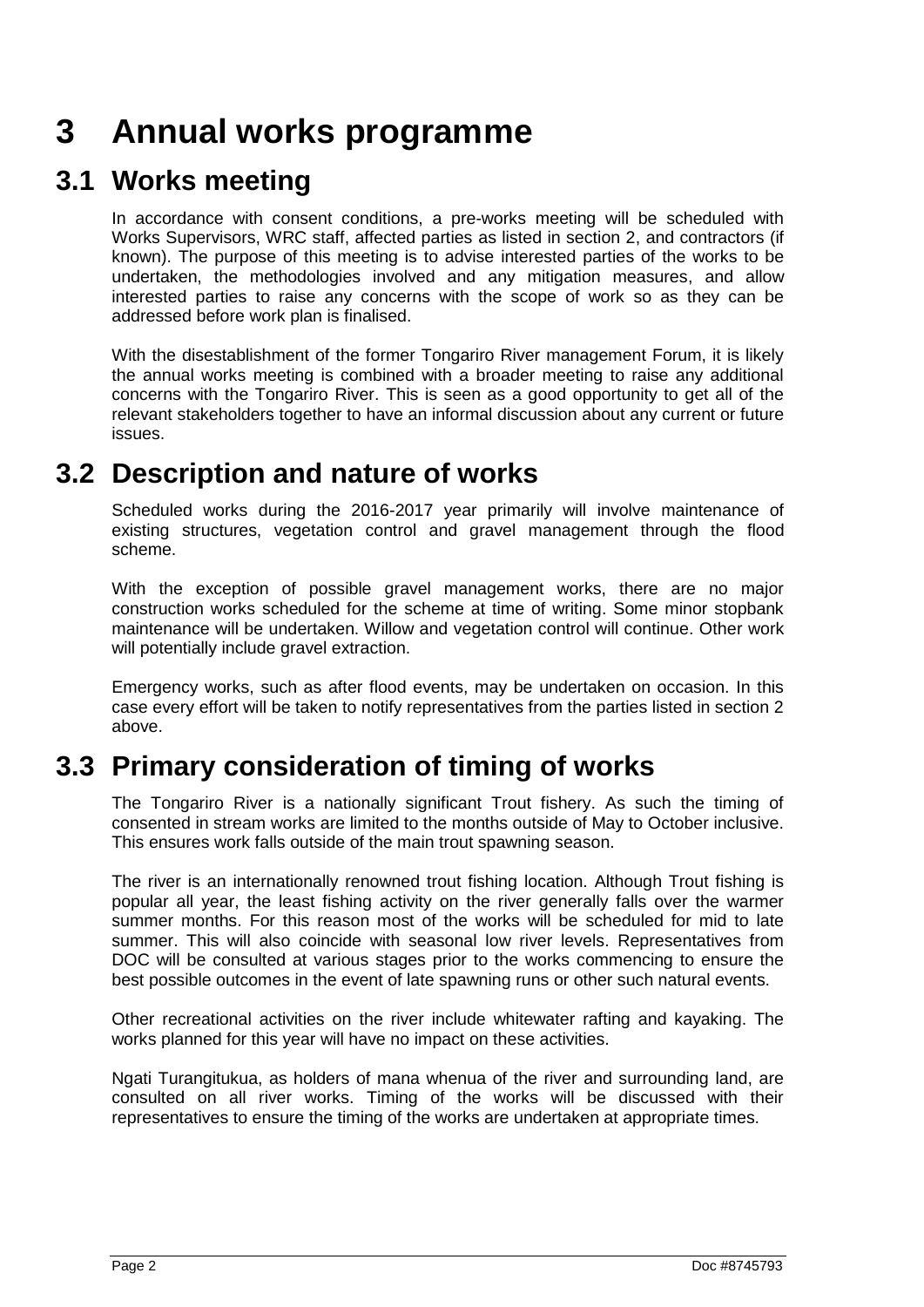## **3.4 Monitoring and mitigation**

<span id="page-6-0"></span>All works will be carried out in accordance with the conditions of these consents. Monitoring and mitigation measures are outlined in the detailed work plan in section 5.

### **3.4.1 Best practice guidelines**

All works will be carried out in accordance with Waikato Regional Council's Best Practice Environmental Guidelines – Vegetation Management & instream Works.

### **3.4.2 Other mitigation measures**

### **3.4.2.1 Fishing and recreational access**

Access to fishing and recreational activities will be retained wherever possible. Access will only be restricted to work sites during hours of operation, and only to the small area where work is being carried out to ensure public safety.

### **3.4.2.2 Hazardous substance spillages**

All machinery will be refuelled, serviced and maintained in manner to ensure spillages of contaminants are prevented; and in a location that should a spill occur it will not enter a water way.

Spill prevention and response activities will be undertaken in accordance with the Waikato Regional Council's Oil Spill Contingency Guidelines – River and Catchment Services Operations.

Detailed spill prevention and response plans for each contract will be undertaken as part of the contract process. This plan will include lists of hazardous materials such as fuels, measures undertaken to prevent spills, work site map showing refuelling locations and fuel storage areas.

Any notifications to affected parties in a spill response plan will include Ngati Turangitukua Environment Committee and DOC.

### **3.4.2.3 Dust**

It is expected that dust emissions from these works will be minimal. However, should dust become an issue which may result in an objectionable or offensive effect beyond the work site boundary, works shall cease until appropriate dust suppression measures are put in place. These measures may include the use of water carts or irrigation on the exposed areas; and slowing or minimising vehicle movement.

### **3.4.2.4 Riparian Native Planting**

Condition 37 (e) of the consent relates to consulting on any proposed riparian planting. Riparian management throughout the scheme includes targeting pest plant species which threaten to invade and dominate in this environment. Native low growing species such as carex sp. and toi toi will be encouraged to establish throughout the scheme. These are largely self sown.

Previous native planting along stopbanks will continue to be maintained, with weed species (particularly broom and gorse) being controlled.

Ngati Turangitukua will be included in the planning of any future native revegetation programmes.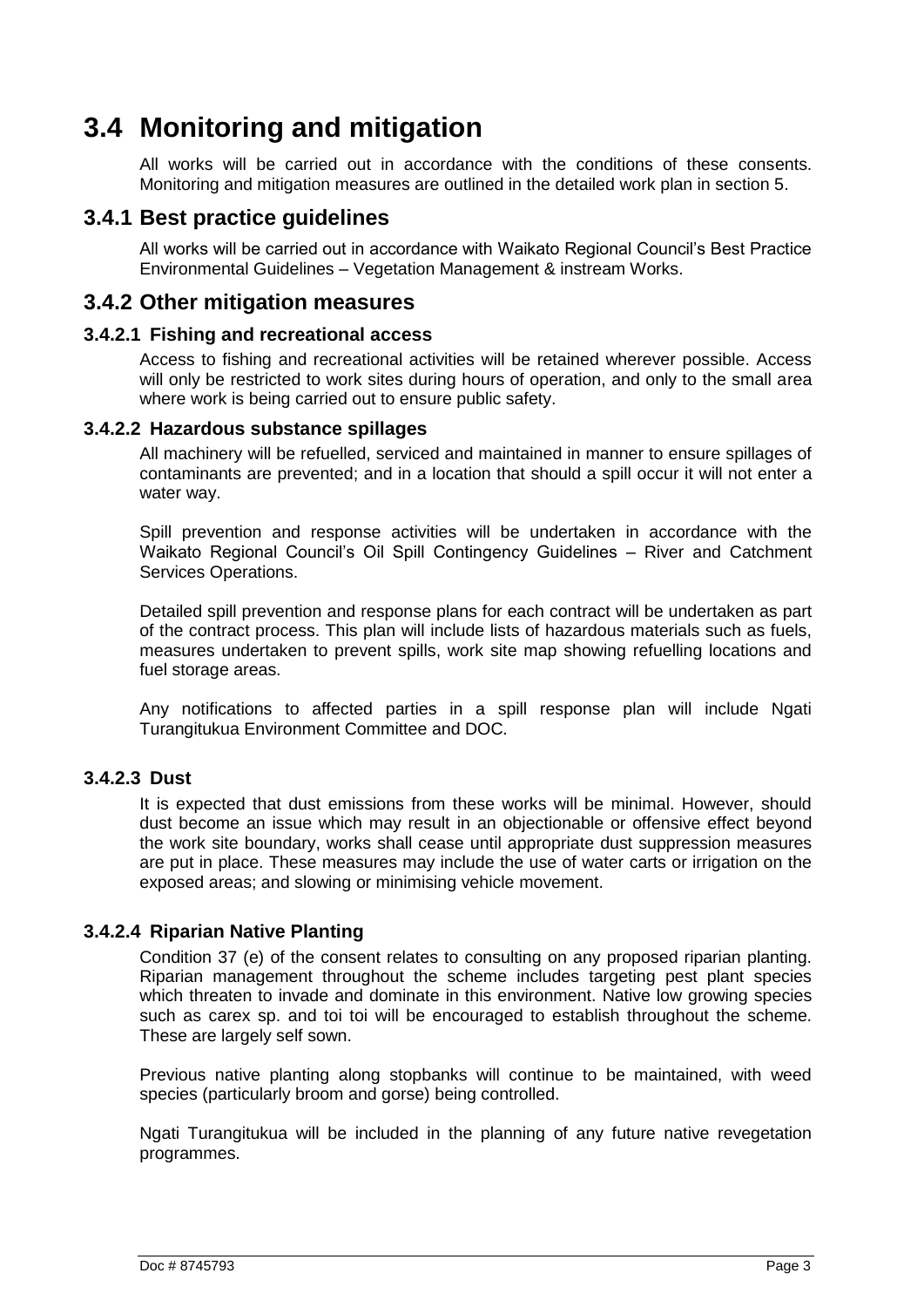### **3.4.2.5 Cultural mitigation measures**

Ngati Turangitukua will be consulted at all times before and during works to ensure works are not impacting on culturally sensitive sites. In any case where a sensitive site is identified, WRC staff will work with Turangitukua to ensure positive outcomes.

In addition, condition 38 of this consent requires works to cease immediately if any cultural site is identified and further action must be undertaken before any work will resume. These actions will be undertaken with the full engagement of Turangitukua representatives.

### **3.4.3 Consent compliance monitoring**

A resource consent compliance monitoring regime has been developed in consultation with the Waikato Regional Council Resource Use Directorate (RUD). The councils Integrated Catchment Management (ICM) Environmental team will be implementing this process.

All relevant resource consent conditions will be monitored and assessed. A Compliance Audit Report will be drafted, and reviewed by RUD prior to approval. This report will identify any areas of non-compliance and identify any remedial actions undertaken to rectify this non-compliance.

A representative number of sites will be selected for monitoring, based on the scale, location and sensitivity of the proposed sites.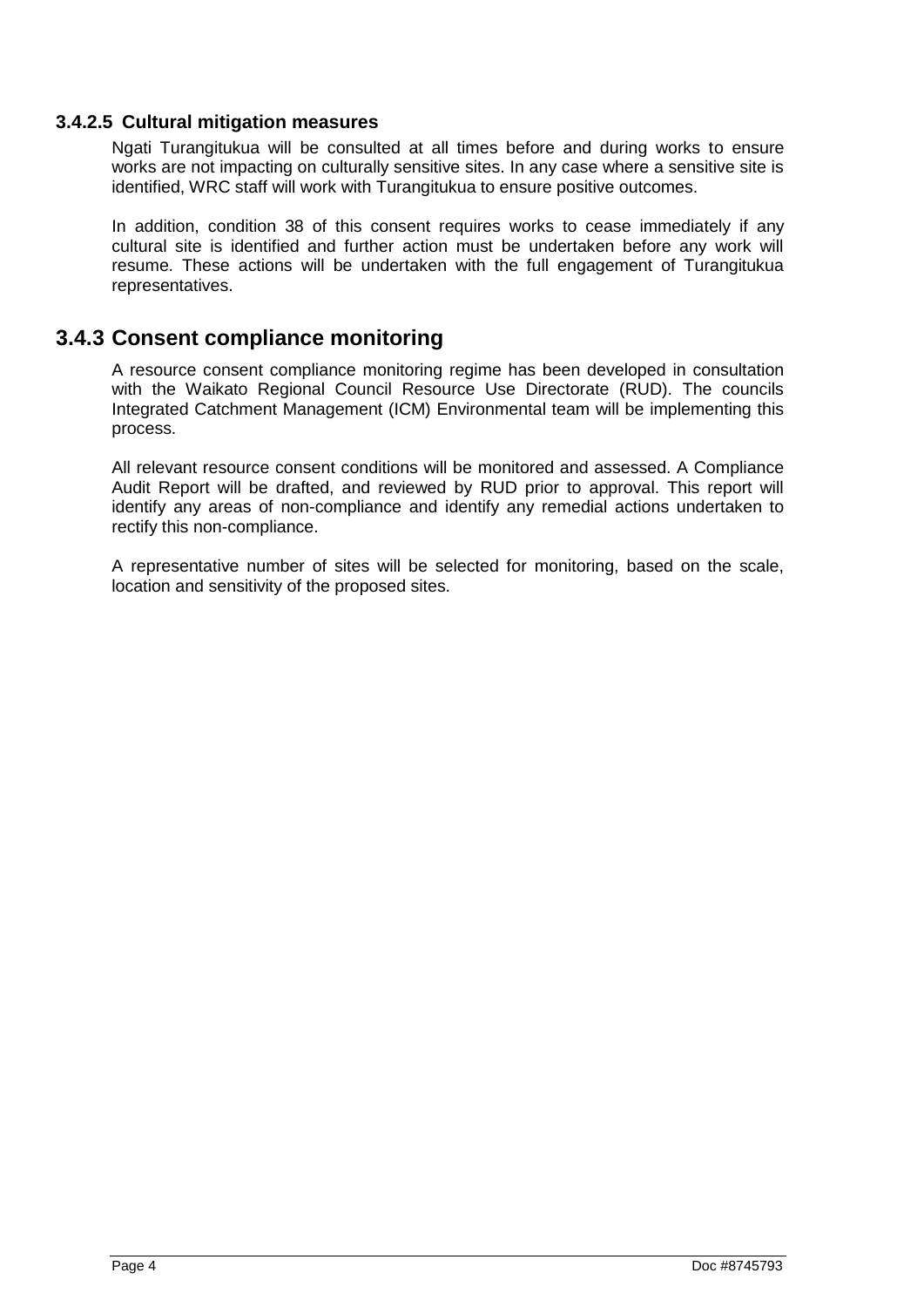## <span id="page-8-0"></span>**4 Assessment of river condition May 2016**

The river channel position through the flood scheme has undergone many changes in the past and this can be expected to continue into the future. These changes will depend on the occurrence of future natural events such as floods, eruptions and major erosion events.

This assessment relates primarily to the flood scheme and lower river, rather than the entire catchment.

a) Upstream of the SH1 Bridge in Turangi the bed has remained relatively stable over the last 12 months. Hydrologically, there has been limited activity in the river which would shift materials from this area. The channel has not altered to any significant degree through this area during this last year. The stopbanks and associated flood control assets have been inspected and should not require anything other than routine maintenance during this year.

Vegetation management on Taupehi Island has been effective and successful. Regrowth of pest willow has again been targeted and controlled. This management regime will continue into this works season.

Willow growth is becoming significant in parts of the river berms between stopbanks and river channel. Some sections have been targeted in the past work season, and it is planned to continue targeting willow along banks where required and appropriate.

The island above the SH1 Bridge has not altered significantly, however vegetation management is required across some of the gravel shoals, particularly small willows which continue to establish. Wilding pines are also evident. These have had an initial round of control, however follow up will be required in coming season.

Willow invasion continues in the river channel above the flood scheme. As the river has not seen a major flood event for a number of years, the willow and small wilding pines have been able to establish and is now quite dense in places. This will be monitored and potentially targeted, particularly areas that may be resulting in erosion of surrounded river banks or destabilising the river channel. Future projects targeting willow and wilding pines in this section of channel will be discussed among key stakeholders in the coming months.

b) Downstream of Turangi the river has been relatively stable in the last year. WRC has continued to monitor changes witnessed in channel in recent years.

Large amounts of gravels and fine sediments continue to be transported through the Tongariro catchment and into the main channel. This is a naturally occurring and ongoing process.

At present, gravel and sediment is not posing an unacceptable threat to flood protection scheme, however there are areas where gravel extraction would be desirable from a long term maintenance perspective. This is highlighted in section 5.4. Gravel and sediment accumulation is constantly being assessed, and the situation could quickly change after a significant flood event.

After the willow extraction programme from 2012, the river has continued to pass a significant portion of its flow through a channel on the left above the Bain pool. This channel has significant willow stumps remaining, and as a result the angling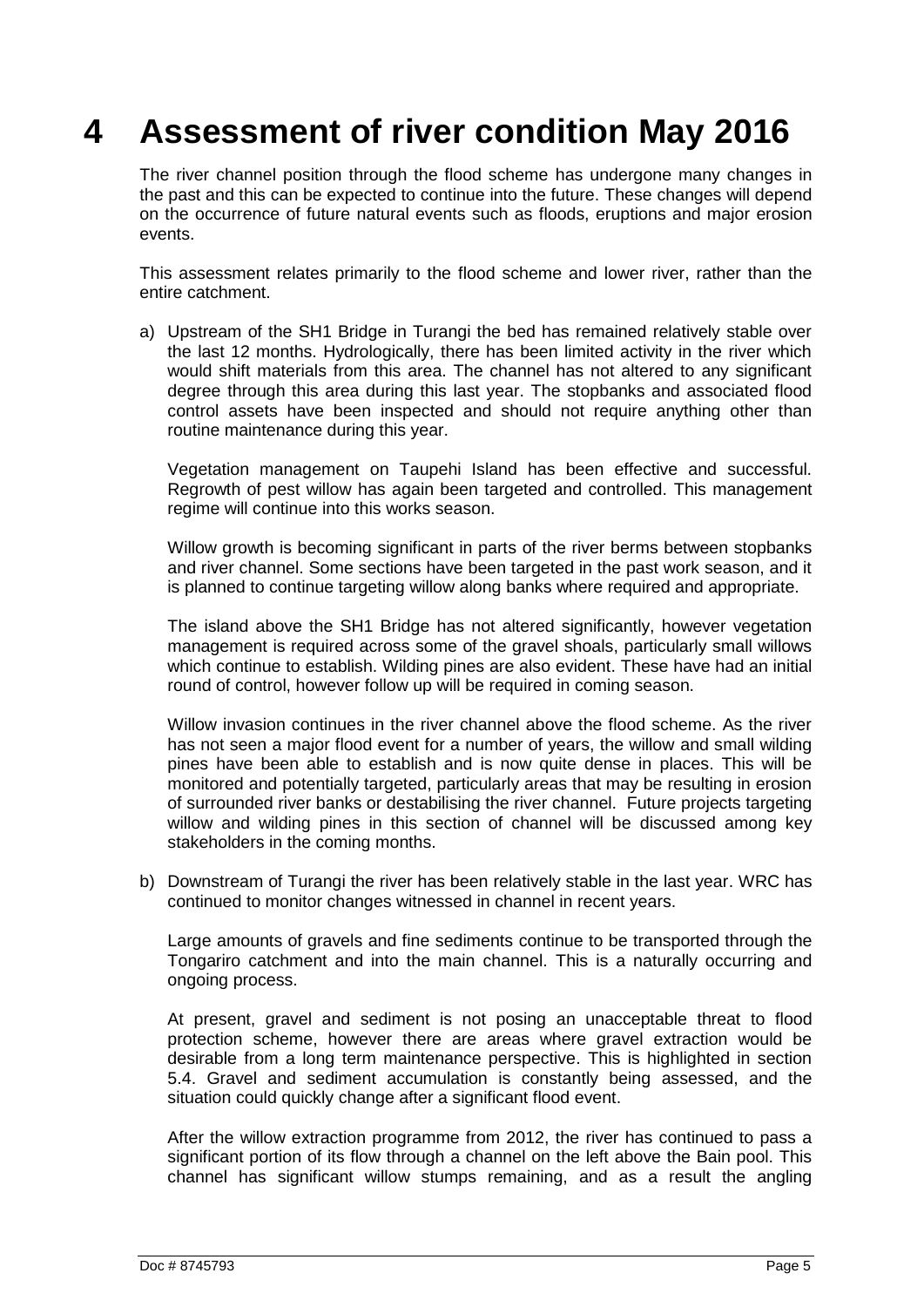opportunities have been limited through this area. In the previous summer WRC has worked with stakeholders to undertake some minor works above the Bain pool, removing some debris in an attempt to get more water flowing towards the right and into Bain Pool area. Feedback for this was positive and it is hoped that these minor interventions can continue, working with our stakeholders to improve angling opportunities within the constraints of ensuring a stable river and flood scheme.

It is likely that future floods through the middle reaches below the bridge will alter the existing channels regardless of human intervention. As this happens, the river bed will be assessed to ensure flood scheme design specifications are being maintained.

- c) The Te Herekiekie St stopbank erosion protection structure maintenance works has now been completed. The structure had a 3 year maintenance programme to ensure its stability. The previous season's construction was the most difficult, with restricted access and steep face. This was completed with excellent results and the structure is now robust and able to withstand significant flood events.
- d) A willow regrowth control programme continues through the flood scheme. During the 2015/16 season we have a very good control rate with a lot of willow seedlings being targeted and controlled. Willow control is essential to ensure flood flows can pass through the system without being restricted. Desirable species such as carex (native grasses) continue to thrive on the stable shoals, and these are left to enhance and maintain ecological values. The programme of vegetation control will continue into the next works season.
- e) After the 2013 floods and resulting channel change at Delatours bend in 2013, WRC has continued to monitor this area. After engineering assessments, it was determined that any attempt to return the river to its previous course would likely be unsuccessful, owing to the channel shape in this location. The old channel has now started filling with fine sediments, and will continue to do so over successive flood events. The new channel continues to evolve.

This area is constantly changing through successive flood events, and WRC continues to monitor the banks and river channel in this area.

A build-up of gravel on the inside of a bend above Delatours had resulted in significant erosive pressure on the outside of the bend, threatening the stability of the river bank and channel. Some minor gravel removal works were undertaken in April 2016, resulting in a slightly wider channel and reducing erosive pressure during flood flows.

- f) A river stability issue has been developing over many years in the area of Deep Creek. This has been identified previously and is being monitored. The concern is that during a major flood the river could potentially break out through deep creek and follow a new path to the lake. An investigation has been undertaken as to what works could be undertaken to ensure the stability of the river through this area to ensure the river does not alter its course. This is discussed further in section 6.1.
- g) Erosion of river banks through the lower reaches continues to be observed, particularly after high flow events. This is a natural process in the soft, highly erodible sediments that the delta is composed of. This is likely to continue as the river stabilises over time. WRC continues to monitor the river and its banks.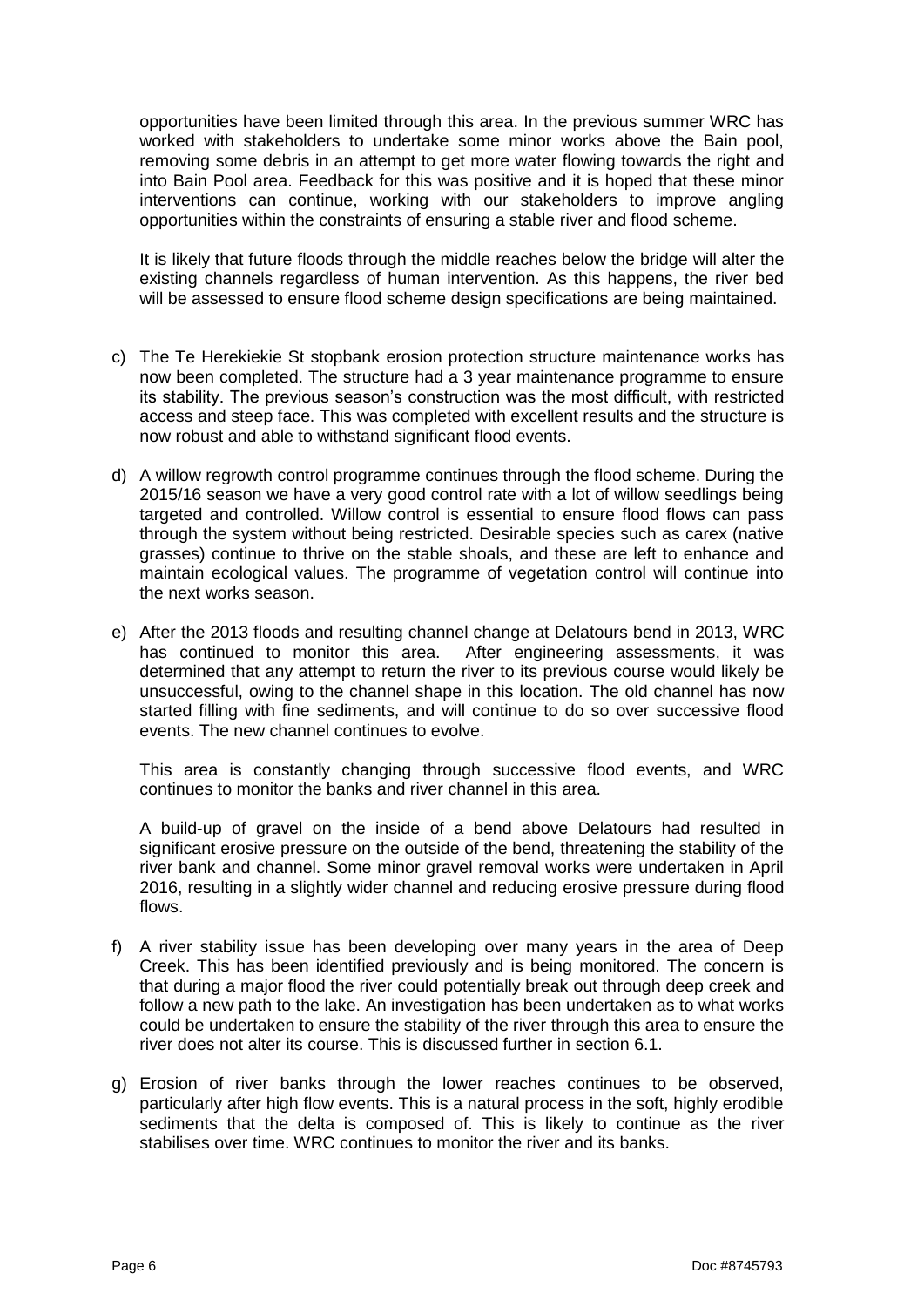h) This work plan relates to the issues in the river that impact on the flood control scheme. The annual monitoring program identifies loss of floodway capacity and erosion that may place river assets at risk.

Assessment of the risk and the response in the first instance is managed by the Taupo Zone Works Supervisor in consultation with the Taupo Zone Manager. Waikato Regional Council's in house Technical team and engineers provide support and technical input.

## <span id="page-10-0"></span>**5 Planned maintenance for 2016/17**

### **5.1 Stopbank maintenance**

<span id="page-10-1"></span>The Tongariro Flood Scheme includes extensive stopbanks along its length. These stopbanks are regularly inspected for damage or irregularities.

In some places, minor maintenance is required. Generally, this is in the form of topping up of the capping material where the surface has been worn down through foot traffic, or where vegetation or animals have exposed parts of the stopbank.

Where a section of stopbank being maintained runs along a track or path, every effort will be made to provide alternative access to enable the track to remain open during the works.

As the works are relatively minor, we do not expect this to cause any significant disruption. Furthermore, the work will be timed outside of the busiest season (school holidays) if possible.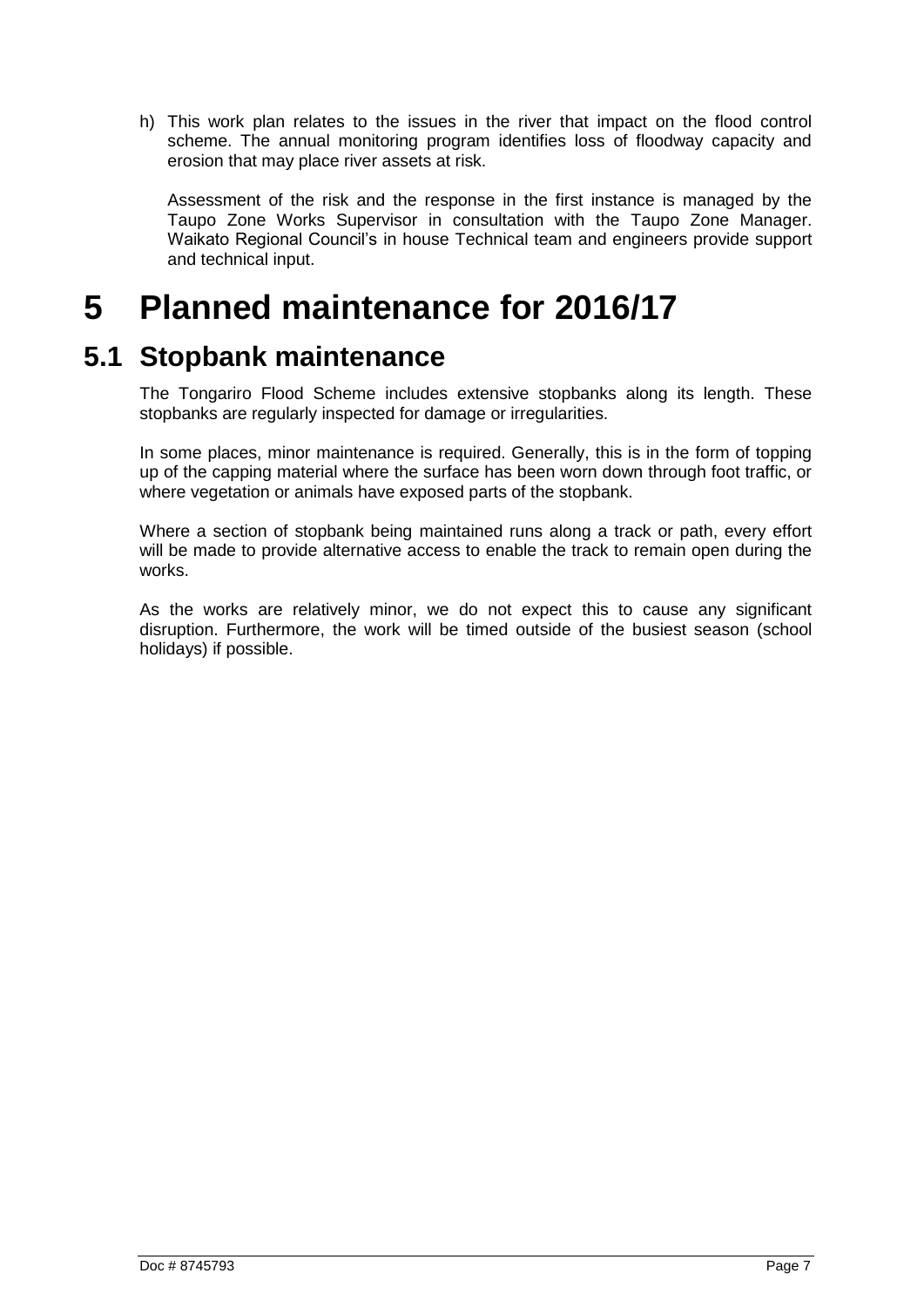| Tongariro River, Turangi. General Stopbank Maintenance. |                                                                                                                                                                                                                                                                                                                                                                                                                                                                                                                                                                                                                                                              |  |  |  |  |
|---------------------------------------------------------|--------------------------------------------------------------------------------------------------------------------------------------------------------------------------------------------------------------------------------------------------------------------------------------------------------------------------------------------------------------------------------------------------------------------------------------------------------------------------------------------------------------------------------------------------------------------------------------------------------------------------------------------------------------|--|--|--|--|
|                                                         | Various locations between Map Ref NZMS260 T19:535:409 and T19:542:425                                                                                                                                                                                                                                                                                                                                                                                                                                                                                                                                                                                        |  |  |  |  |
| Nature of works                                         | Maintenance of small discrete sections of stopbank,<br>$\bullet$<br>primarily consisting of topping up of capping material<br>along walking path.                                                                                                                                                                                                                                                                                                                                                                                                                                                                                                            |  |  |  |  |
| Scale, timing & duration                                | Discrete sections, generally of 5-10m each.<br>$\bullet$<br>Scheduled Late January- Late March 2017<br>$\bullet$<br>1 week to complete<br>$\bullet$<br>Utilising small machines and hand operated equipment<br>$\bullet$                                                                                                                                                                                                                                                                                                                                                                                                                                     |  |  |  |  |
| Receiving environment                                   | Generally along walking tracks on top of stopbanks.<br>$\bullet$<br>Residential and recreational land use surrounding.<br>$\bullet$<br>No recorded archaeological sites.<br>$\bullet$                                                                                                                                                                                                                                                                                                                                                                                                                                                                        |  |  |  |  |
| Significant species/habitat                             | Established native vegetation will be preserved. Weed<br>$\bullet$<br>species will probably be removed if possible.                                                                                                                                                                                                                                                                                                                                                                                                                                                                                                                                          |  |  |  |  |
| <b>Mitigation measures</b>                              | Time works during periods of less tourist activity (outside<br>$\bullet$<br>school holidays).<br>Minimise restriction of track access.<br>$\bullet$<br>Use appropriate erosion and sediment control where<br>$\bullet$<br>required.<br>Follow ICM Best Practice Guidelines.<br>$\bullet$<br>Culturally significant site assessment with NTEC<br>$\bullet$                                                                                                                                                                                                                                                                                                    |  |  |  |  |
| <b>RC Condition assessment</b>                          | c 7- Site notices to be erected 5 days prior to works<br>$\bullet$<br>c.8- Public access will not be unduly restricted.<br>$\bullet$<br>c.11- Limited hours of operation (Mon-Sat, 8am-6pm<br>$\bullet$<br>max)<br>c.14- Machinery will be cleaned prior to entering work<br>$\bullet$<br>site.<br>c.17- Machinery operated in accordance with best<br>$\bullet$<br>practice.<br>c.18-20- Spill prevention plan to be identified and<br>$\bullet$<br>addressed.<br>c.22-28, 29-30- Best practice for sediment will be<br>$\bullet$<br>applied.<br>c.36- Dust emissions to be monitored and managed.<br>c.37-39- Notification and work plan to be circulated. |  |  |  |  |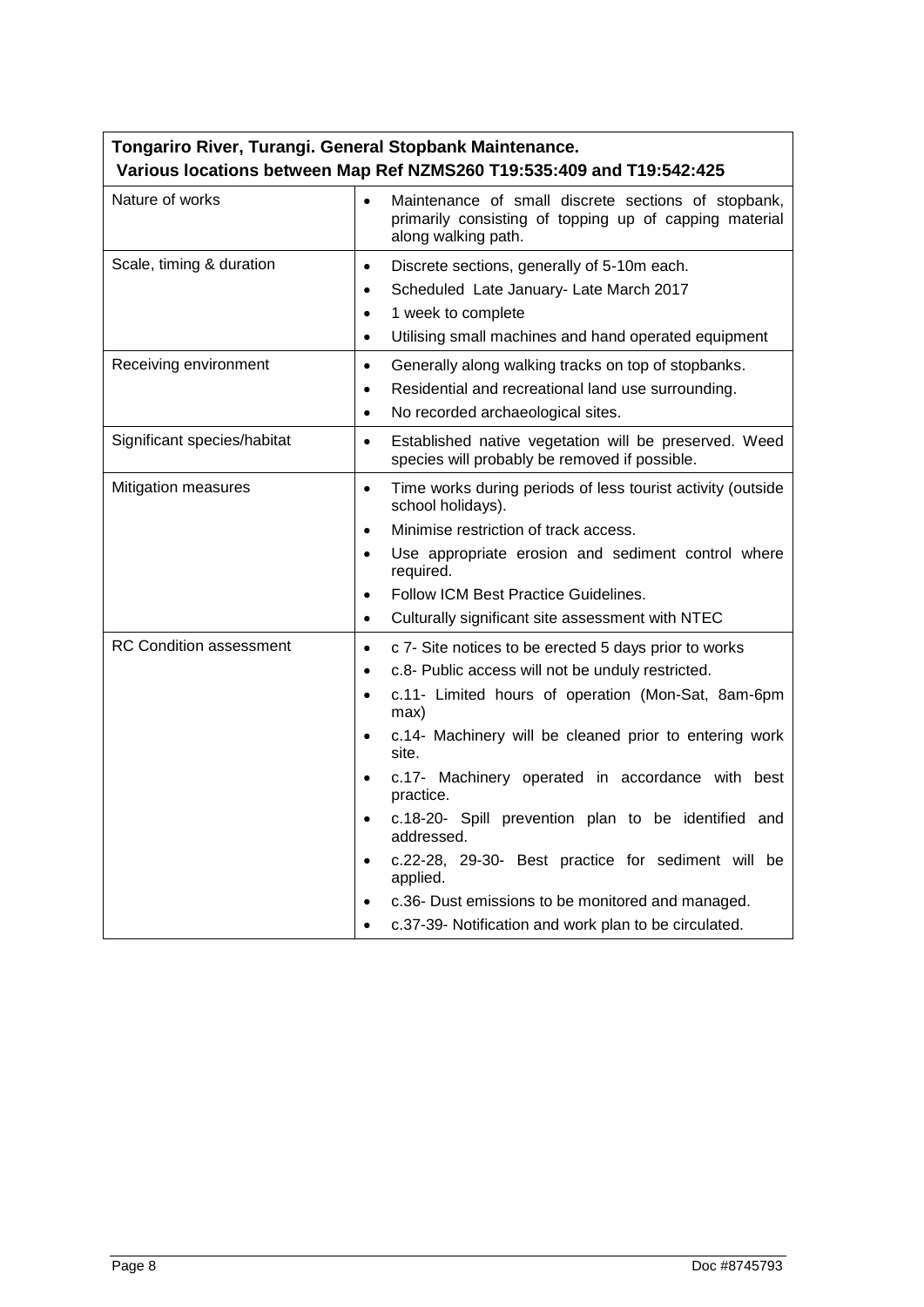

**Figure 1 General location of stopbank works**

<span id="page-12-1"></span><span id="page-12-0"></span>

**Figure 2 Approximate locations of stopbank maintenance**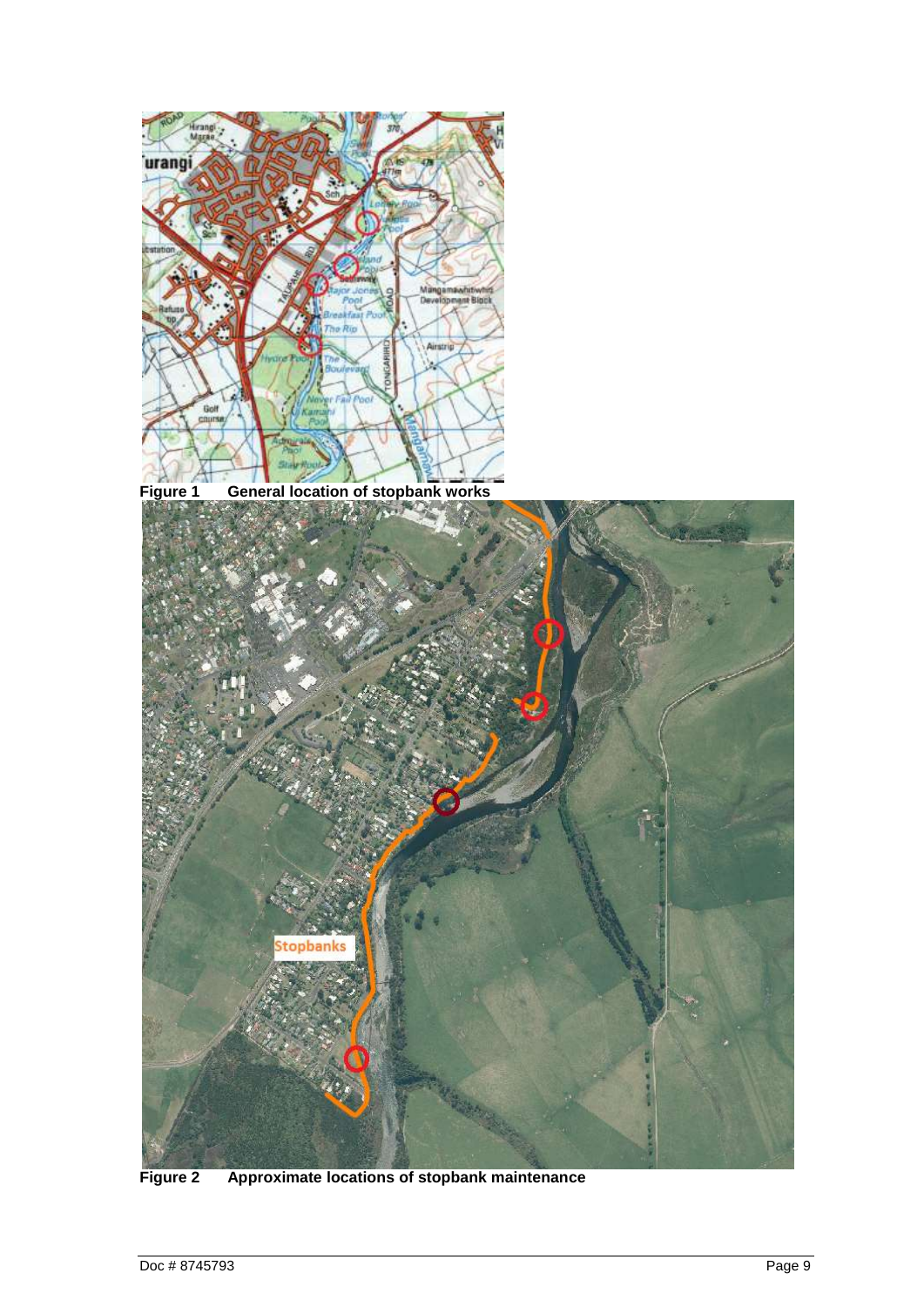## **5.2 Tongariro River vegetation management**

<span id="page-13-0"></span>Vegetation control throughout the flood scheme is to continue in the 2016/17 works season.

Low growing vegetation or grass varieties are the preferred species for ground cover within the floodway. This vegetation cover requires continued management to control and eliminate woody weed species such as willow, pine and broom. These denser plant varieties can threaten a flood scheme as they can restrict flood flows or block channels.

As stipulated by permitted activity rules, notification for the spray works will be via advertisements placed in local papers advising of the spray programme for Tongariro for the 2016/17 season. In addition, appropriate signage will be in place in the days leading up to spray programme as well as while the spraying is being undertaken. Affected landowners will be directly notified of the program and timing. This includes Tuwharetoa Maori Trust Board, DOC and Ngati Turangitukua through their environment committee.

Chemicals used for each spray programme will be assessed to be appropriate for the site and purpose. All spraying will be undertaken by contractors with Registered Chemical Applicators accreditation.

The maps below provide a general overview of where plant pest control will be focused. Other areas may be targeted as and when they are identified. As this type of vegetation control through the flood scheme is ongoing each summer, the aim will be to target as much of the weed growth through the highlighted areas as possible within the constraints of time, weather and budgets.

It is hoped the control programme will be extended beyond the flood scheme itself. Areas of focus are likely to be the various river mouths in the delta, and the areas in the vicinity of the Stag and Admirals pool. This is to be confirmed after consultation with the relevant stakeholders and assessments of budgets and time.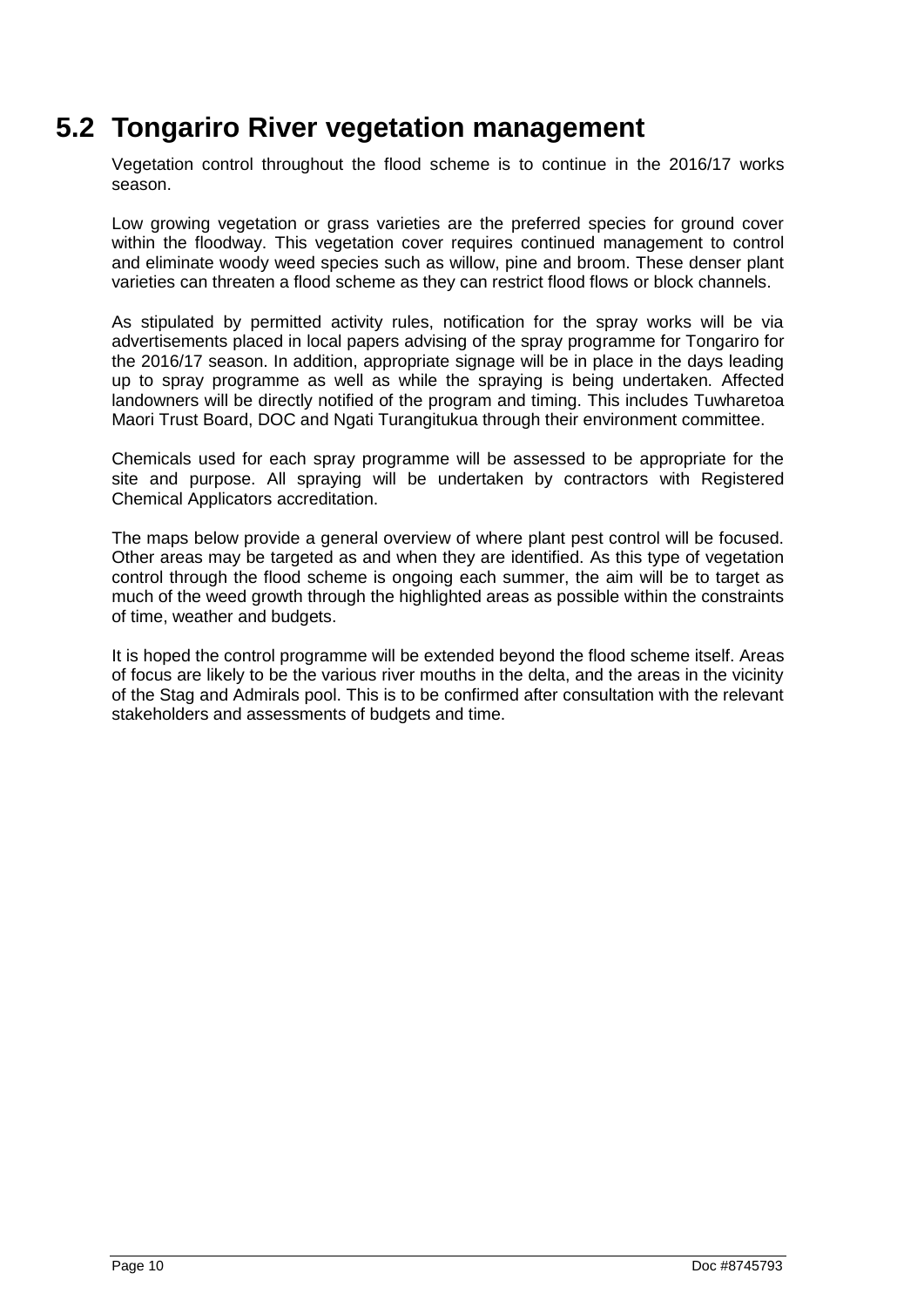<span id="page-14-0"></span>

**Figure 3 Vegetation management through lower flood scheme**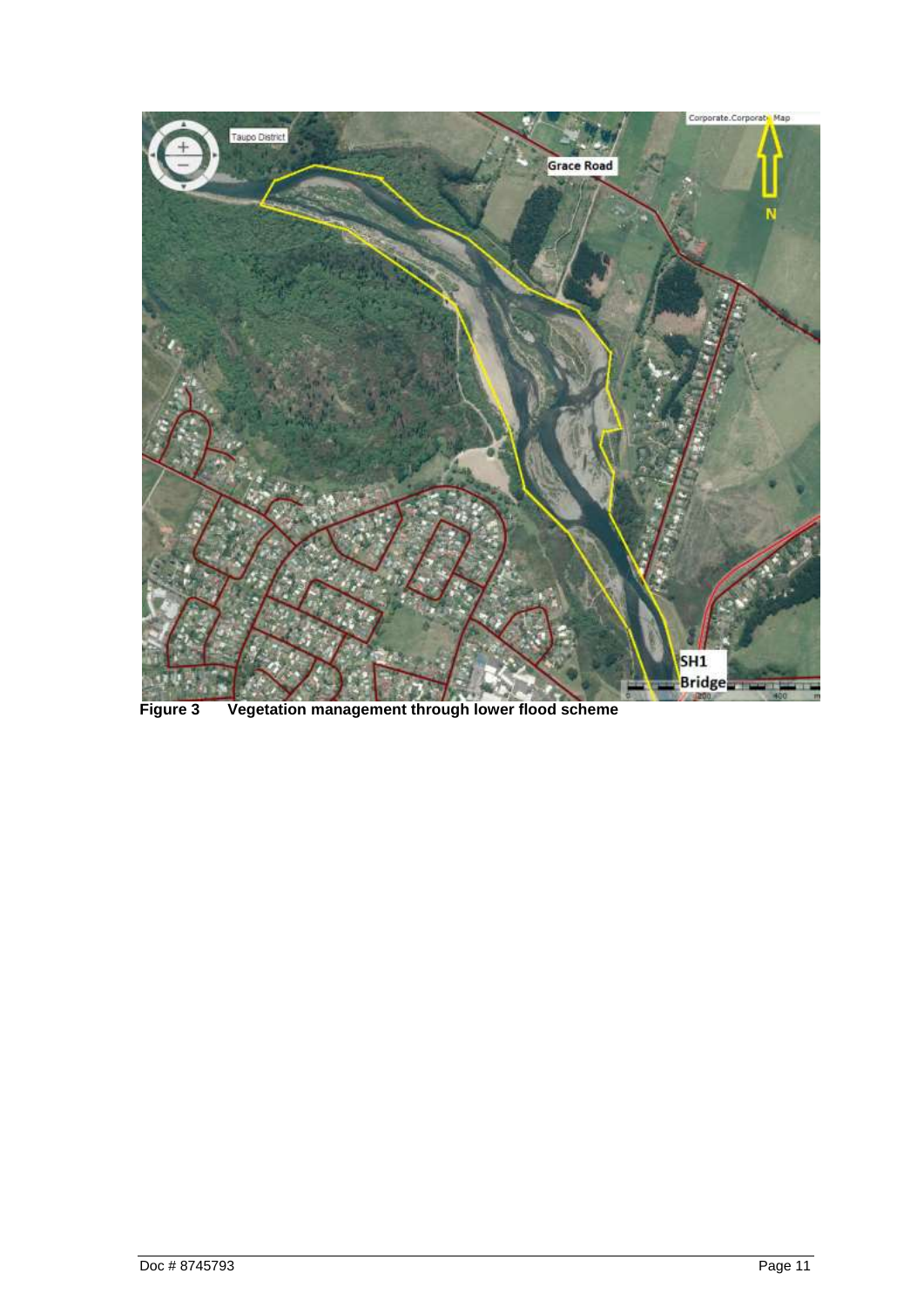<span id="page-15-0"></span>

**Figure 4 Vegetation management through centre of flood scheme**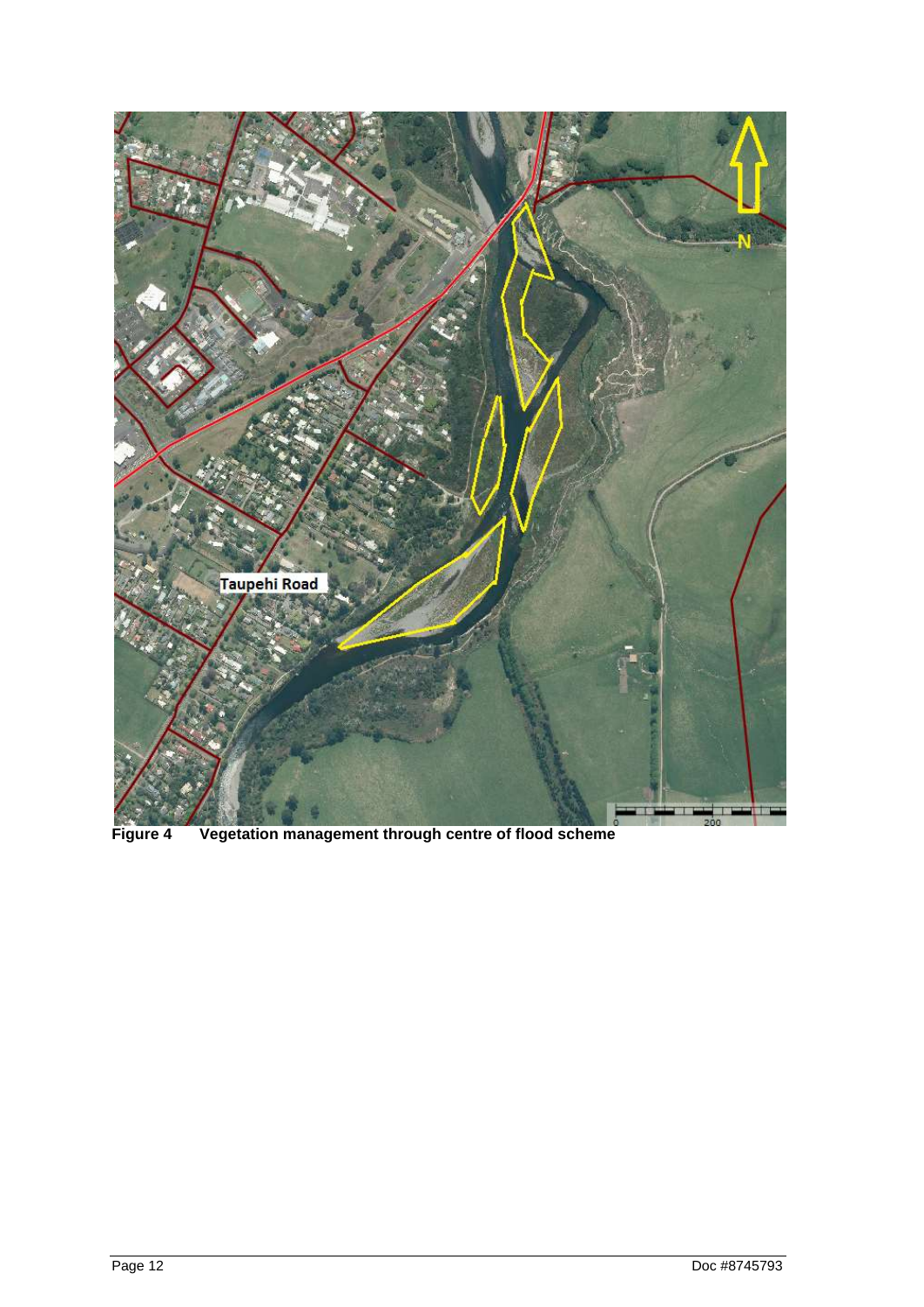

**Figure 5 Vegetation management through upper flood scheme**

### <span id="page-16-1"></span><span id="page-16-0"></span>**5.3 Wilding pines**

The Advocates of the Tongariro River and DoC have highlighted the wilding pines in the river channel as a significant issue. The Advocates have in previous years received funding for wilding pine control; and have contracted out some of the works to have some of the pines poisoned. WRC have concerns around wilding pine, particularly any trees which could pose a threat to the flood scheme lower down the river.

WRC will be targeting any wilding pine appearing within the flood control scheme. These will be poisoned or felled.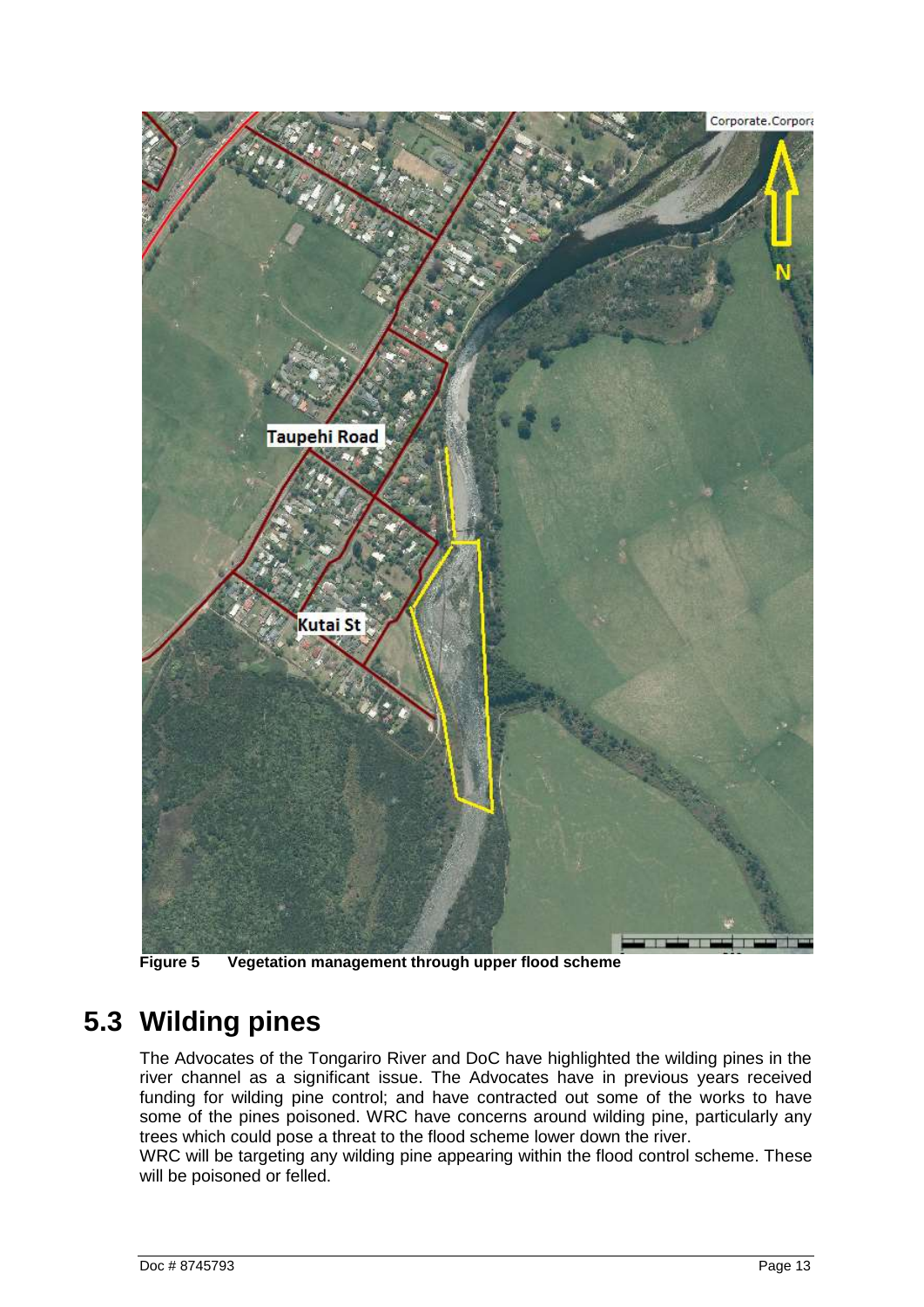It is hoped that WRC will be able to work with other agencies and stakeholders and assist with wilding pine removal outside of the flood scheme also.

### <span id="page-17-0"></span>**5.4 Gravel management**

To promote an effective floodway, gravel occasionally needs to be moved within or from the bed of the channel. The objective is to provide a stable and free flowing watercourse to ensure flood flows can pass through the system without obstruction, thereby reducing the risk of flood flows overtopping existing stopbanks. Gravel management is also an effective tool for reducing erosion, where gravel build-ups result in erosive pressure to opposite banks.

At the time of writing, gravel extraction areas have not been confirmed. Investigations and surveys are to be undertaken in the coming months to establish if and where gravel management should occur. Discussion amongst key stakeholders is required, in order to confirm outcomes. Any future gravel extraction will be undertaken in collaboration or with the support from Ngati Turangitukua.

The areas in the map figure 10 highlights areas where it is expected gravel management could be required.

<span id="page-17-1"></span>

**Figure 6 Areas of potential gravel management**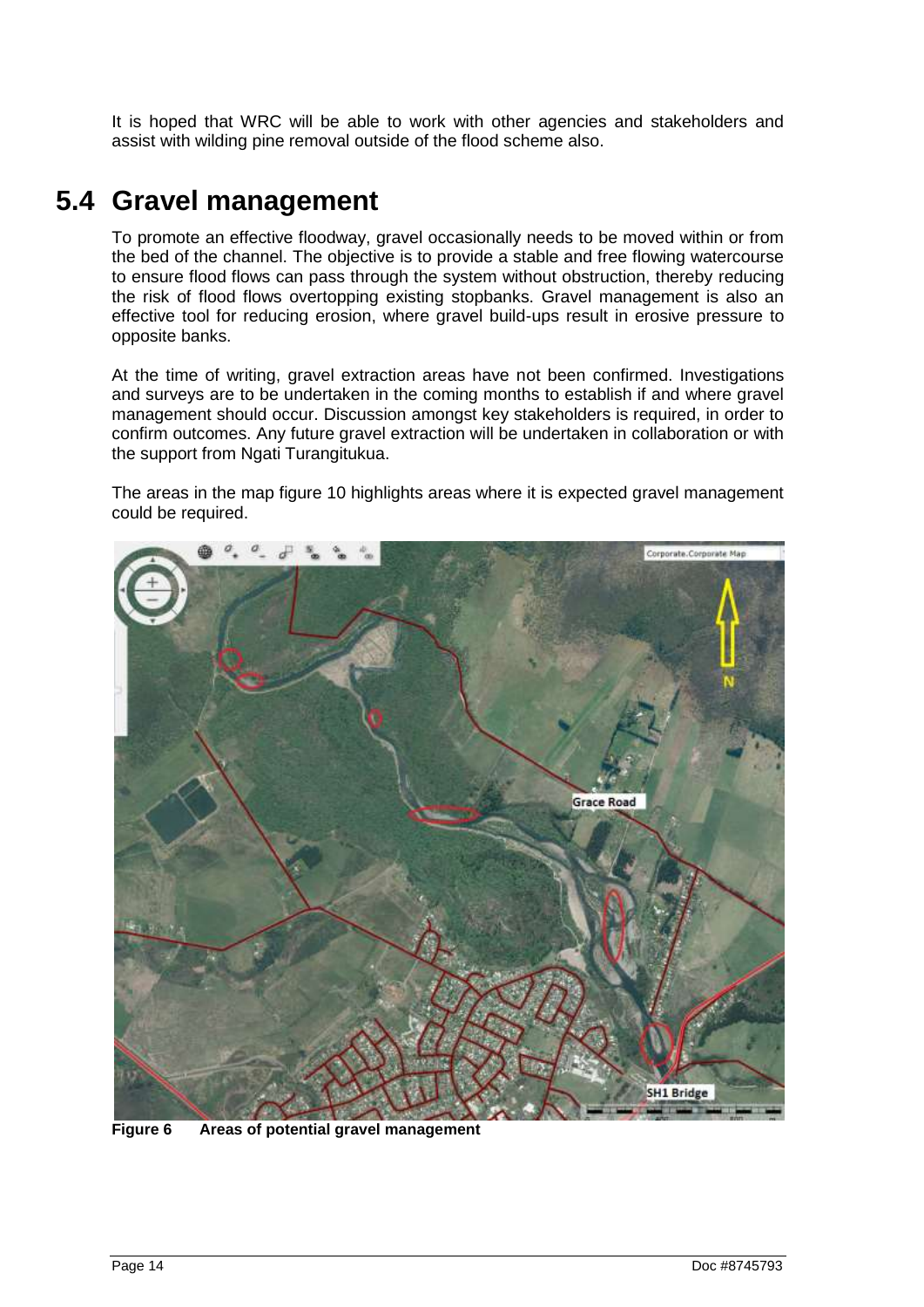## **5.5 Improved angler opportunities**

<span id="page-18-0"></span>After recent discussions with DoC fishery staff and various angler interests, WRC could assist with improving angler opportunity in the braids area. In some cases, if WRC has suitable machines in the area, it could attempt to remove small amounts of debris or gravels from the river channel in this area. This will be done under DoC supervision in an attempt to get best bang for buck as far as angler opportunity is concerned.

This will be confirmed over the coming months and after discussions with interested parties. At time of writing it is too early to confirm locations for this type of work, and may change due to floods.

## <span id="page-18-1"></span>**6 Other river issues not within flood scheme**

## **6.1 Potential flood avulsion through Deep Creek**

<span id="page-18-2"></span>The Tongariro River main channel has undergone many changes in its history. The mouth where it enters Lake Taupo has relocated many times in the past, swinging through various sections of Southern Lake Taupo. This is a natural pattern of river geomorpholgy, and occurs primarily over successive flood events.

At present a headward eroding arm continues to form from Lake Taupo and is heading towards the main river. This arm is known as Deep Creek. This has been forming for many years, and its slow creep upstream continues today.

There is a possibility that the river could break out through this arm during a significant flood event. This would likely form into a permanent channel and would change the river landscape significantly.

WRC has commisioned an investigation into possible methods for keeping the river stable in this area. This report has been provided to stakeholders in order to seek feedback on what the community would like to see.

Discussions around this issue are ongoing.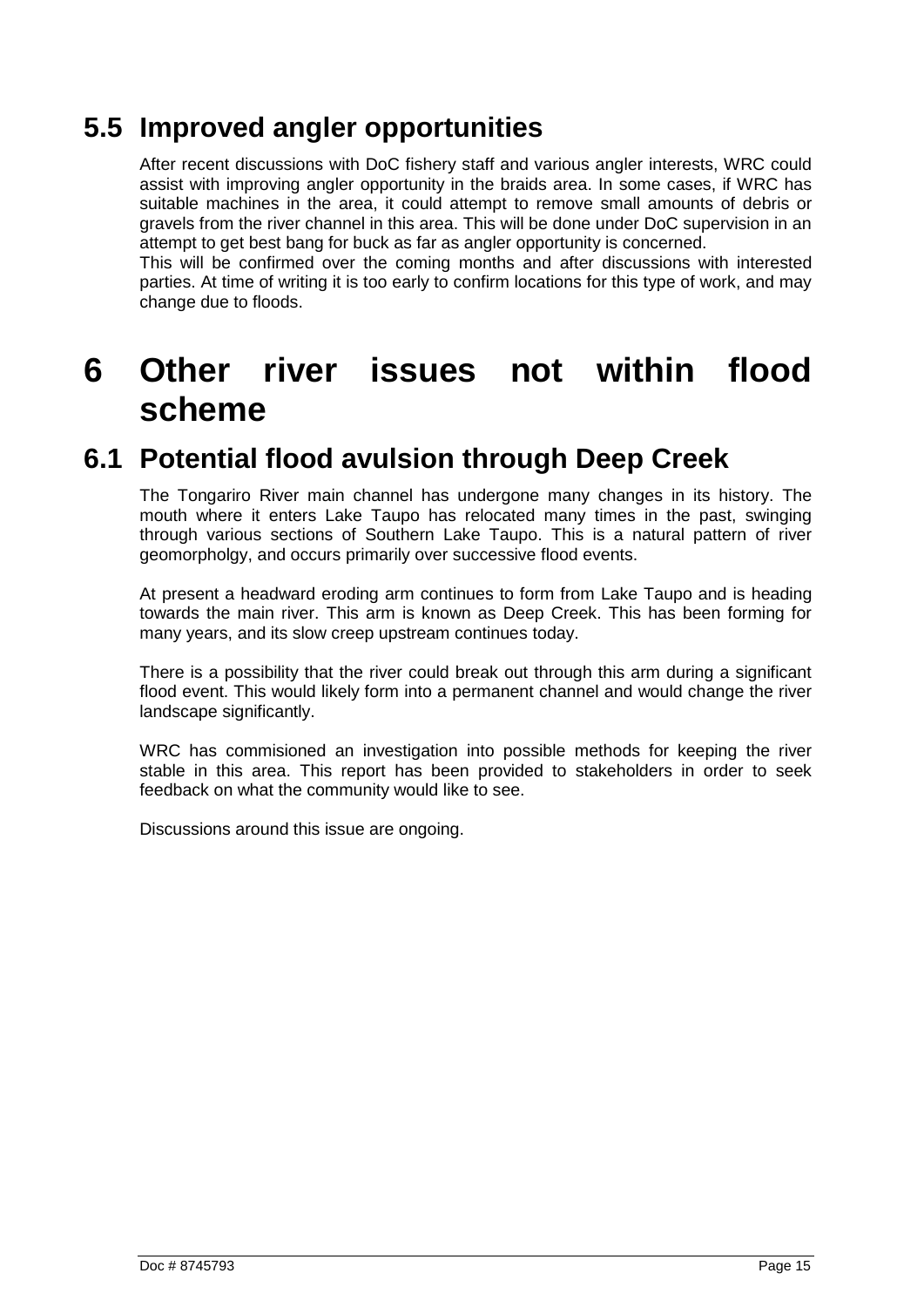<span id="page-19-0"></span>

**Figure 7 Location of Deep Creek**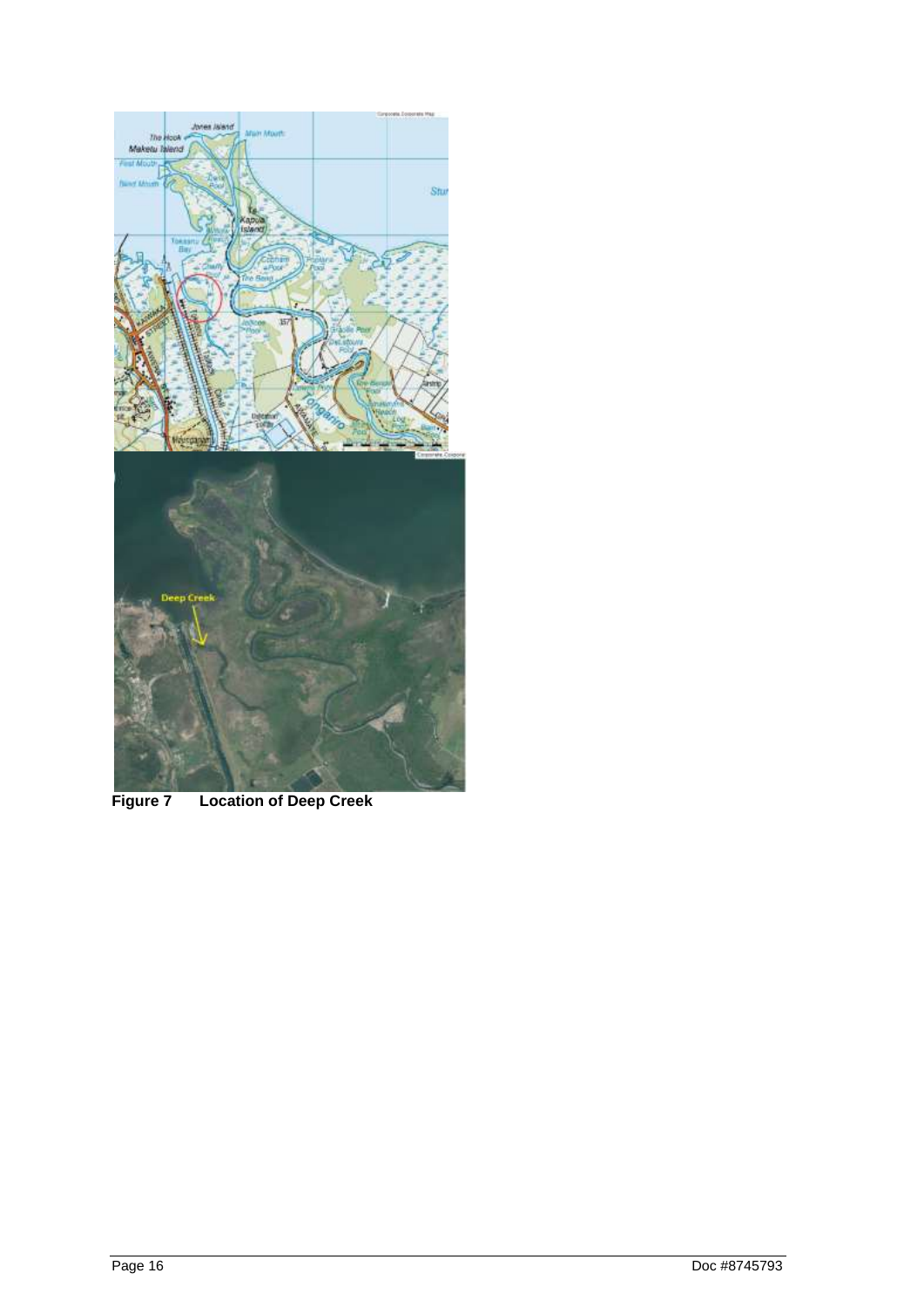<span id="page-20-0"></span>

**Figure 8 Potential future channel through Deep Creek**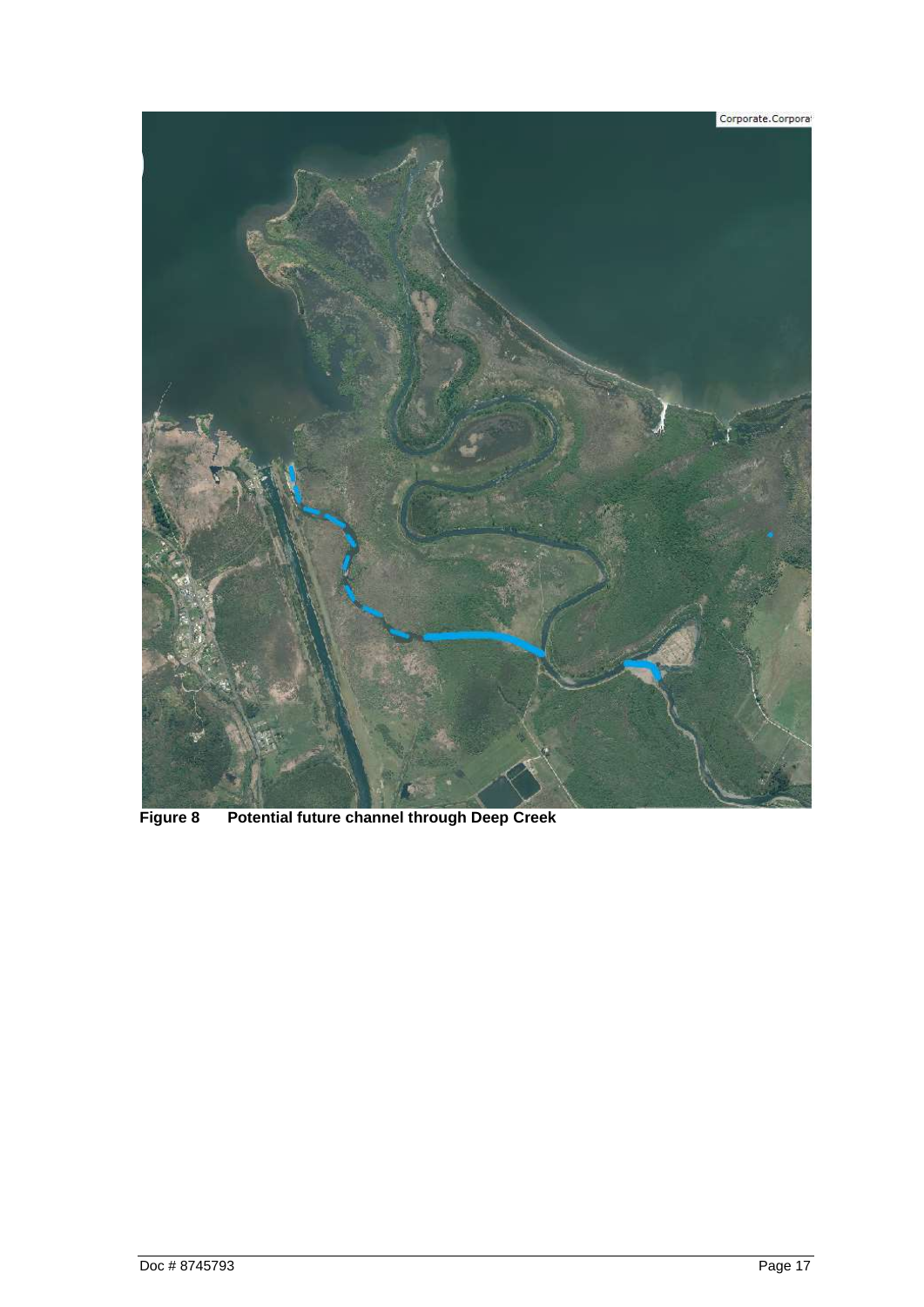# <span id="page-21-0"></span>**7 Other items not maintenance related**

### **7.1 Tongariro River Flood Scheme Review**

<span id="page-21-1"></span>As part of the Lake Taupo Zone Asset Management Plan, the Tongariro Flood Protection Scheme is to be reviewed every five years. The purpose of the review is to confirm that the scheme is able to provide the level of service requested by the community.

The scheme review looks at all new available data, and includes cross section surveys, stopbank surveys, hydrology review and updating the scheme flood model.

The scheme review is aimed to be completed by March 2017 and included at the March 2017 Lake Taupo Subcommittee meeting.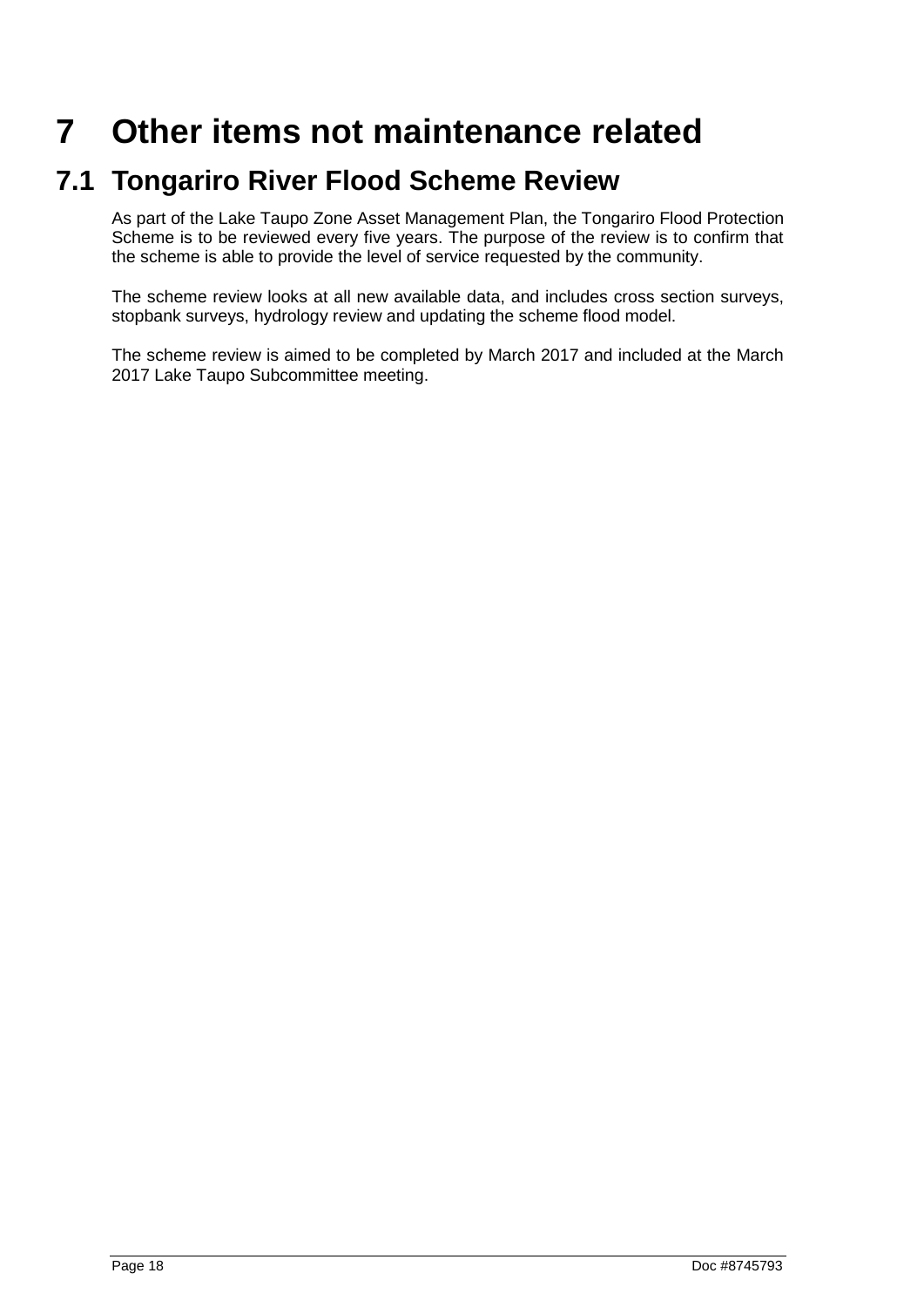## <span id="page-22-0"></span>**Appendix 1 Resource consent conditions**

### **General conditions for Resource consent numbers 121305 and 121306**

- 1. The activities authorised by this consent shall be undertaken in general accordance with the documents titled *"Land Use & Water Resource Consent Application and Assessment of Environmental Effects for the Tongariro River Gravel Management - Revised October 2010"*, Sherie McHardy, Taupo Planning Consultant & Design Services except as otherwise identified in the following resource consent conditions.
- 2. A copy of this resource consent shall be kept onsite at all times that physical works authorised by this consent are being undertaken, and shall be produced without unreasonable delay upon request from a servant or agent of the Waikato Regional Council.
- 3. The Consent Holder shall notify the Waikato Regional Council in writing of the commencement of activities authorised by this consent, at least 5 days prior to discrete sections of work authorised by this consent commencing.
- 4. The Consent Holder shall appoint a representative(s) prior to the exercise of this resource consent, who shall be the Waikato Regional Council's principal contact person(s) in regard to matters relating to this resource consent. The Consent Holder shall inform the Waikato Regional Council of the representative's name and how they can be contacted at least 1 working day prior to the commencement of the works authorised by this resource consent*.* Should the representative(s) change during the term of this resource consent, the Consent Holder shall immediately inform the Waikato Regional Council and shall also give written notice to the Waikato Regional Council of the new representative's name and contact details.
- 5. The Consent Holder shall arrange and conduct a pre-works site meeting each year that works are proposed and invite, with a minimum of 10 working days notice, the parties listed in condition 38, the Waikato Regional Council Resource Use Group, the site representative(s) appointed under condition 4 of this consent, the contractor if known, and any other party representing the consent holder, prior to commencing the consultative phase of each Proposed Annual Works Programme detailed in condition 37 below.

*Advice Note: In the case that any of the invited parties, other than the site representative does not attend this meeting, the consent holder will have complied with this condition, provided the invitation requirement is met.* 

6. The Consent Holder shall be responsible for all contracted operations related to the exercise of this resource consent, and shall ensure contractors are made aware of the conditions of this resource consent relevant to their work area, and comply with those conditions.

### **Notices**

7. The Consent Holder shall erect and maintain notices upstream and downstream of each section of the works not less than 5 working days prior to the commencement of the works. These notices shall provide appropriate warning of: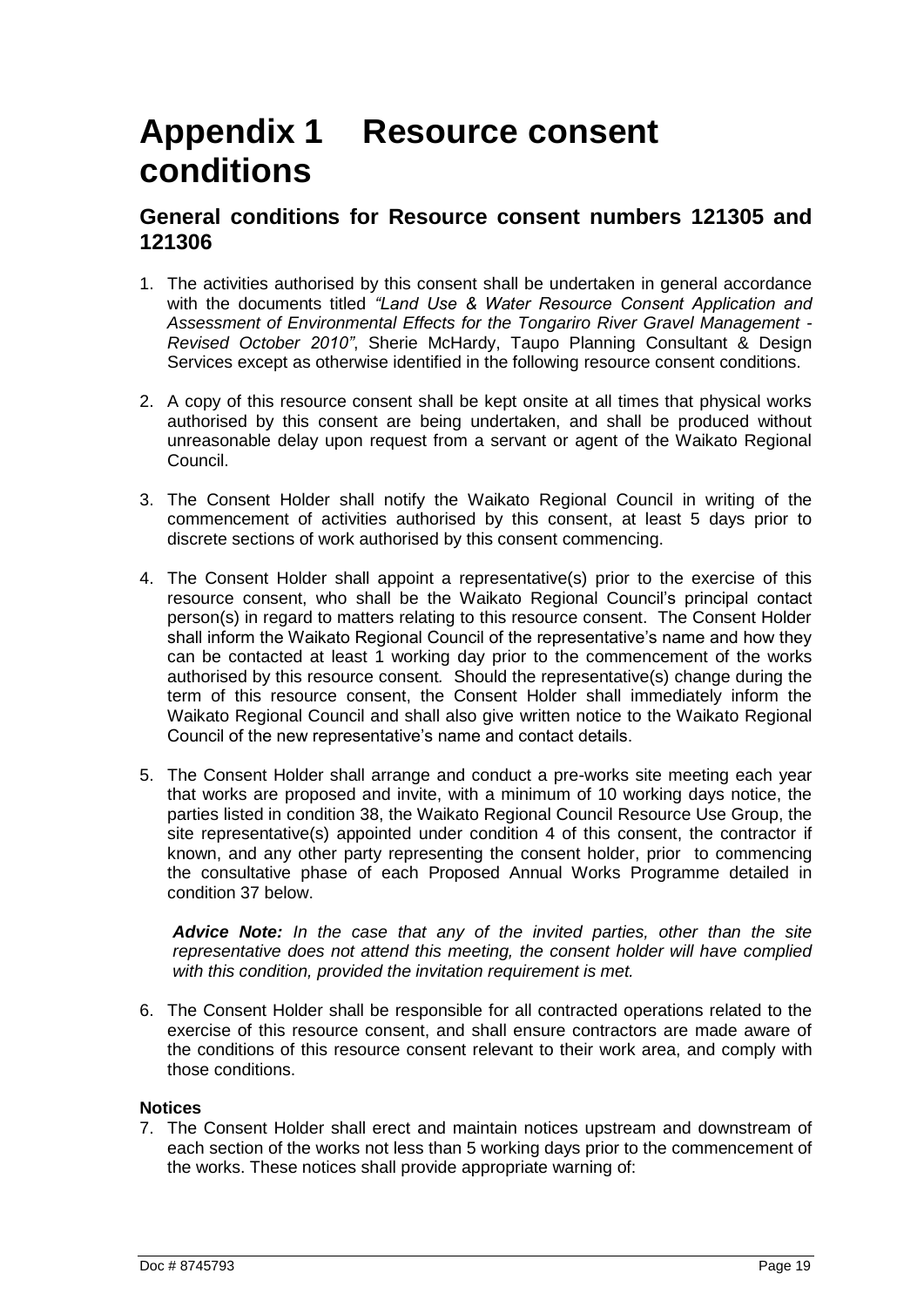- a) the proposed works;
- b) any relevant safety advice;
- c) the period over which these works will be occurring.

### **Access to Tongariro River**

8. The Consent Holder shall, in respect of the works authorised by this resource consent, maintain any existing public access at any location where works authorised by this consent are carried out except where the public are required to be excluded for safety purposes. In the latter situation, every effort must be made to ensure that through or by-pass access to up or down river locations is either available or provided.

### **Timing of works**

- 9. Works authorised by this consent shall not be undertaken in the wet river channel during the months May to October inclusive each year, except where:
	- a) flood flows have resulted in stopbank freeboard loss and the remaining freeboard in the reach upstream of the bridge being less than 150mm and/or the remaining freeboard in the reach downstream of the bridge being less than 400mm; or,
	- b) there is a reduction in a cross sectional area which is more than the product of 0.30 times the design width at the design flood level, or
	- c) erosion control works to maintain the integrity of the Tongariro River Flood Control Scheme are required.
- 10. The Consent Holder shall provide survey information to the Waikato Regional Council confirming the trigger levels set in 9a or 9b above have been met prior to undertaking works provided by condition 9.
- 11. Works may be undertaken up to a maximum of 10 hours per day during the period 8am to 6pm; and, up to six days per week Monday to Saturday. No works shall be undertaken on a Sunday or a Public Holiday.
- 12. The Department of Conservation shall be notified prior to any works occurring during the months of May to October.
- 13. The Consent Holder shall check daily and weekly weather forecasts. In the event of a rain forecast which could result in flood flows which may, in conjunction with undertaking the works authorised by this consent, adversely affect the Tongariro River environment, the works shall be postponed, or be suspended if already commenced, and all machinery shall be removed from the river bed and flood plain until the identified flood risk has passed.

#### **Machinery maintenance and hazardous substances spill prevention and response plan**

- 14. The Consent Holder shall ensure that all machinery used in the exercising of this consent is cleaned prior to being transported to the construction site to ensure that all seed and/or plant matter has been removed.
- 15. All machinery, including bulldozers, loaders, diggers and trucks, shall be operated in a manner so as to minimise time spent in flowing water.
- 16. No river-bed material extraction shall be undertaken in flowing water.
- 17. The Consent Holder shall ensure that all machinery shall be maintained and operated in a manner which ensures that spillages of fuel, oil and similar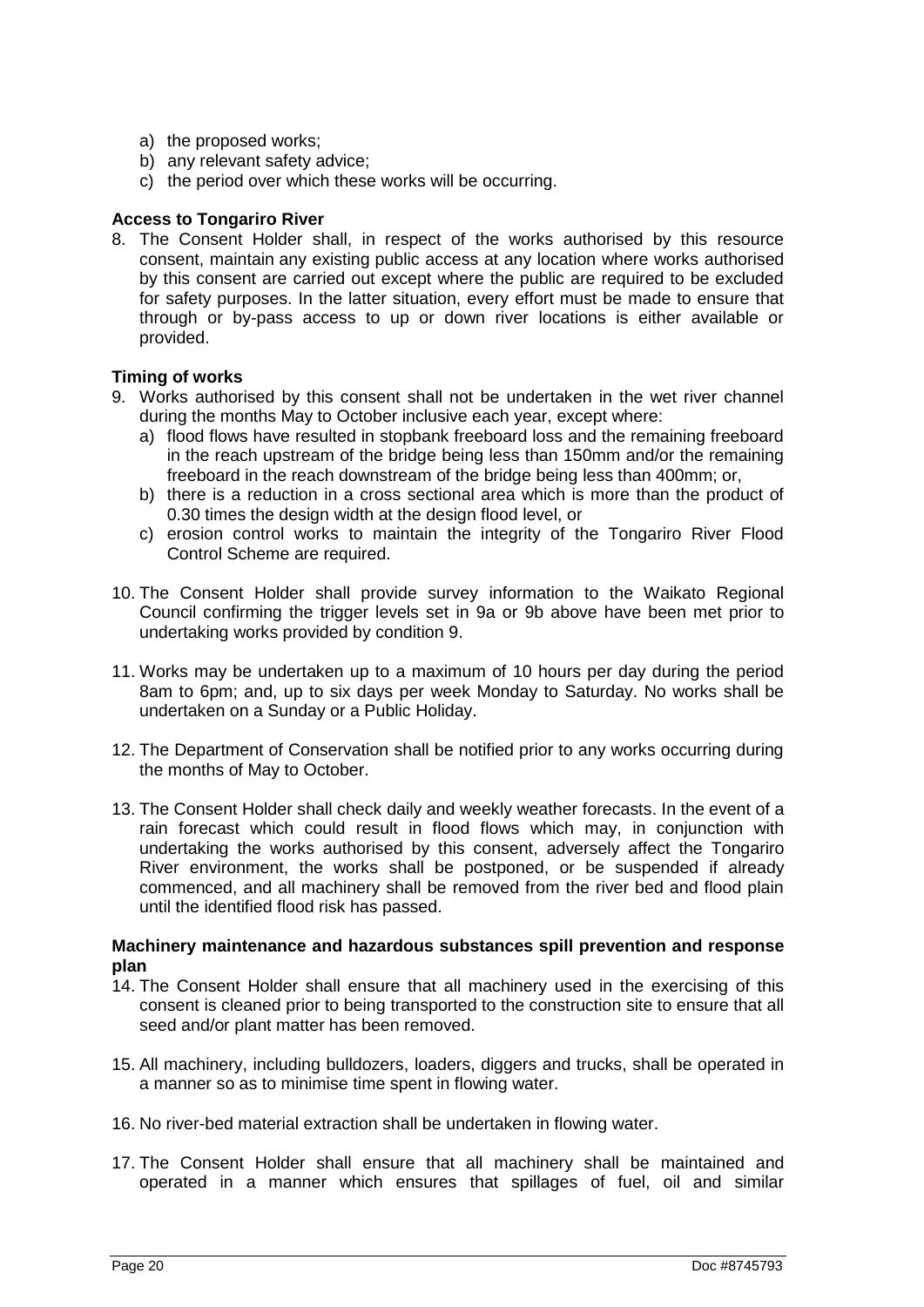contaminants are prevented. Particular care shall be taken during refuelling and machinery servicing and maintenance. Such activities shall be carried out away from any water body and in such a manner that any spillage can be contained so it does not enter the Tongariro River.

- 18. The Consent Holder shall provide the Waikato Regional Council with a "Spill Prevention and Response Plan" at least 20 working days prior to the commencement of activities authorised by this consent. This Plan shall be submitted to the Waikato Regional Council for their written approval, acting in a technical certification capacity. The aim of the Plan shall be to minimise the possibility of contamination of water. This Plan shall address, but not necessarily be limited to, the following matters:
	- a) a list of the hazardous materials and their quantities kept on site and their storage details;
	- b) the prevention measures that will be undertaken on site in order to avoid a spill of hazardous materials;
	- c) the equipment available to contain and/or remove spills of hazardous materials;
	- d) specific procedures and measures that will be undertaken when machinery is operating within close proximity to water bodies that are designed to minimise the risk of any spillages or significant leakages of hazardous materials entering the water body;
	- e) the training staff will receive in the use of hazardous materials spill prevention, containment and clean up measures and associated equipment;
	- f) how the disposal of any contaminated materials arising from spills or leakages of hazardous materials will be undertaken; and,
	- g) the procedures involved in reporting of any such incidents to the Waikato Regional Council.
- 19. The Consent Holder shall in exercising this consent comply with the approved "Spill Prevention and Response Plan". Any subsequent changes to the "Spill Prevention and Response Plan" shall only be made with the prior written approval of the Waikato Regional Council, acting in a technical certification capacity.
- 20. The Consent Holder shall notify the Waikato Regional Council and the Department of Conservation as soon as is practicable, and as a minimum requirement within 12 hours, of the Consent Holder becoming aware of a spill of hazardous materials, fuel, oil, hydraulic fluid or other similar contaminants. The Consent Holder shall, within 7 days of the incident occurring, provide a written report to the Waikato Regional Council, identifying the following:
	- a) the possible causes;
	- b) steps undertaken to remedy the effects of the incident; and,
	- c) any additional measures that will be undertaken to avoid future spills.

### **Responsibility for erosion control works**

21. The Consent Holder shall be responsible for the provision and maintenance of any erosion control works that may be necessary as a result of the exercise of this resource consent.

### **Sediment control and debris removal**

22. The Consent Holder shall ensure that sediment losses to natural water arising from the exercise of this resource consent are minimised for the duration of the works and during the term of this consent.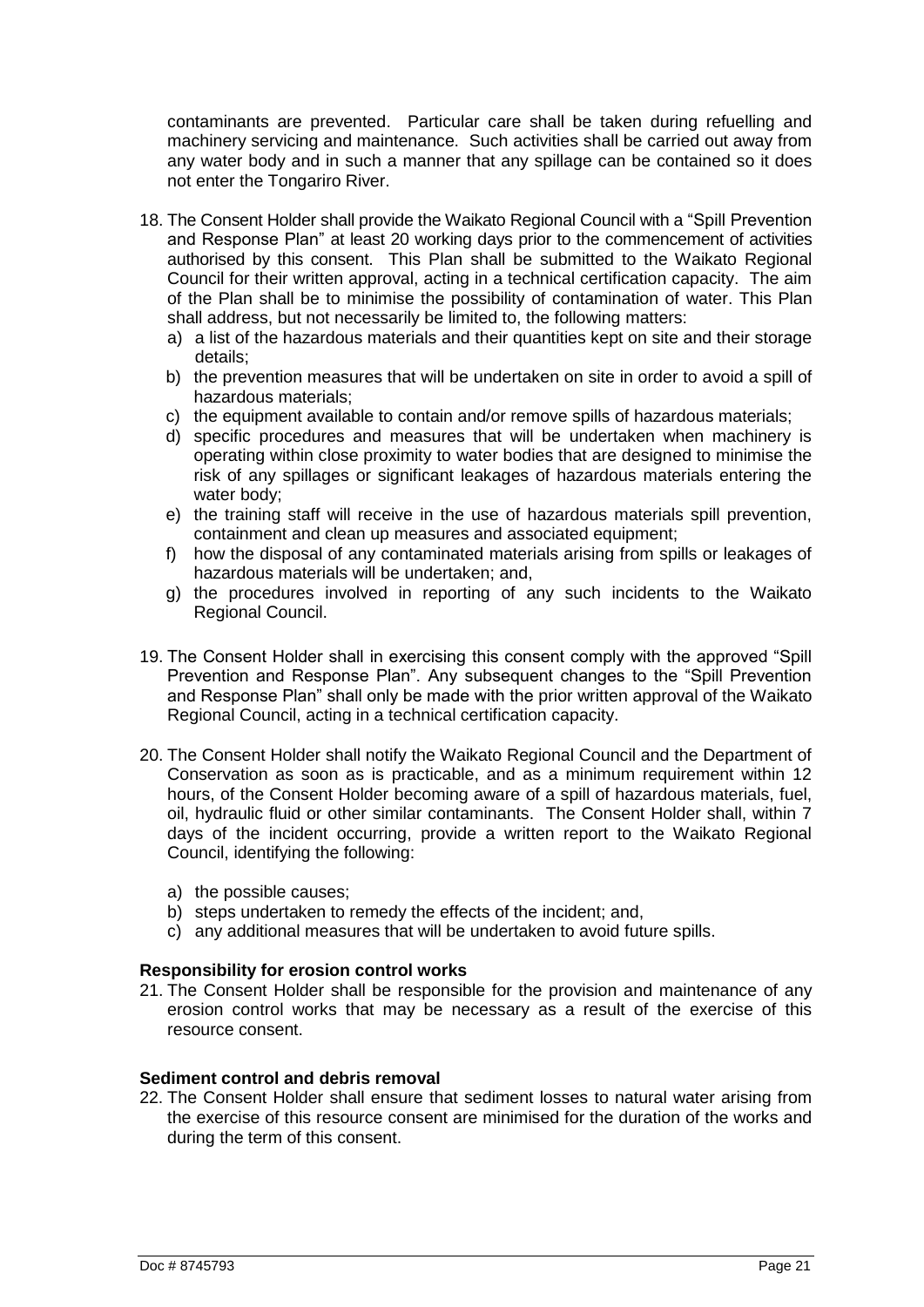- 23. Stormwater runoff from the river-bed material extraction area access road shall be controlled to such an extent that it is discharged into the ground and not discharged directly into the Tongariro River.
- 24. River-bed material shall only be removed below the adjacent River water level when the excavation site is bunded from direct surface connection with the River.
- 25. Excavations below water level shall be backfilled to a level not deeper than 1m below the adjacent river channel water level using river bed material from within the site. Inlet and outlet channels shall be provided to a depth similar to that of the completed backfilled area to maximise continuous river flows through the site. A minimum buffer of 10m from the undisturbed river channels shall be left intact.
- 26. Debris collected during river-bed material extraction shall be removed from the river bed and the floodplain of the river.
- 27. Should the works authorised by this consent cause a conspicuous change in the visual clarity of the river after a mixing distance of 100 metres downstream from the activity, then the consent holder or its delegate shall measure the concentration of suspended solids in the river at this location and upstream from the activity and provide those measurements to the Waikato Regional Council within 10 working days.
- 28. The activities authorised by this consent shall not result in any of the following standards in the Tongariro River being breached after reasonable mixing and at a point 100m downstream of the works:
	- a) black disc horizontal visibility less than 1.6 metres;
	- b) a conspicuous change in the visual clarity of the river;
	- c) An increase in the concentration of suspended solids above  $25q/m<sup>3</sup>$  after a mixing distance of 100 metres downstream from the activity except when the concentration of suspended solids in the Tongariro River above the work site is greater than 25g/m<sup>3</sup>. Then there shall not be any increase in the Tongariro River suspended solids concentration as a result of the activity.

#### **Flow diversion and re-contouring**

- 29. The Consent Holder shall, immediately after the construction of each temporary diversion bund either maintain fish passage past the bund or, in conjunction with the Department of Conservation, salvage any fish stranded in pools in the diverted section of river channel and return them to the main channel of the Tongariro River.
- 30. Except as provided for by conditions 24-25, on completion of river-bed material extraction at any one location, the Consent Holder shall re-contour the surface of the extraction area back to its original form, to the satisfaction of an officer of the Waikato Regional Council's Resource Use Group.

### **Erosion control structures**

- 31. Structures and floodways in the immediate vicinity of structures shall be maintained clear of debris.
- 32. Structures shall not decrease the cross sectional area of the river.
- 33. All construction materials and equipment shall be removed from the river upon completion of the activity.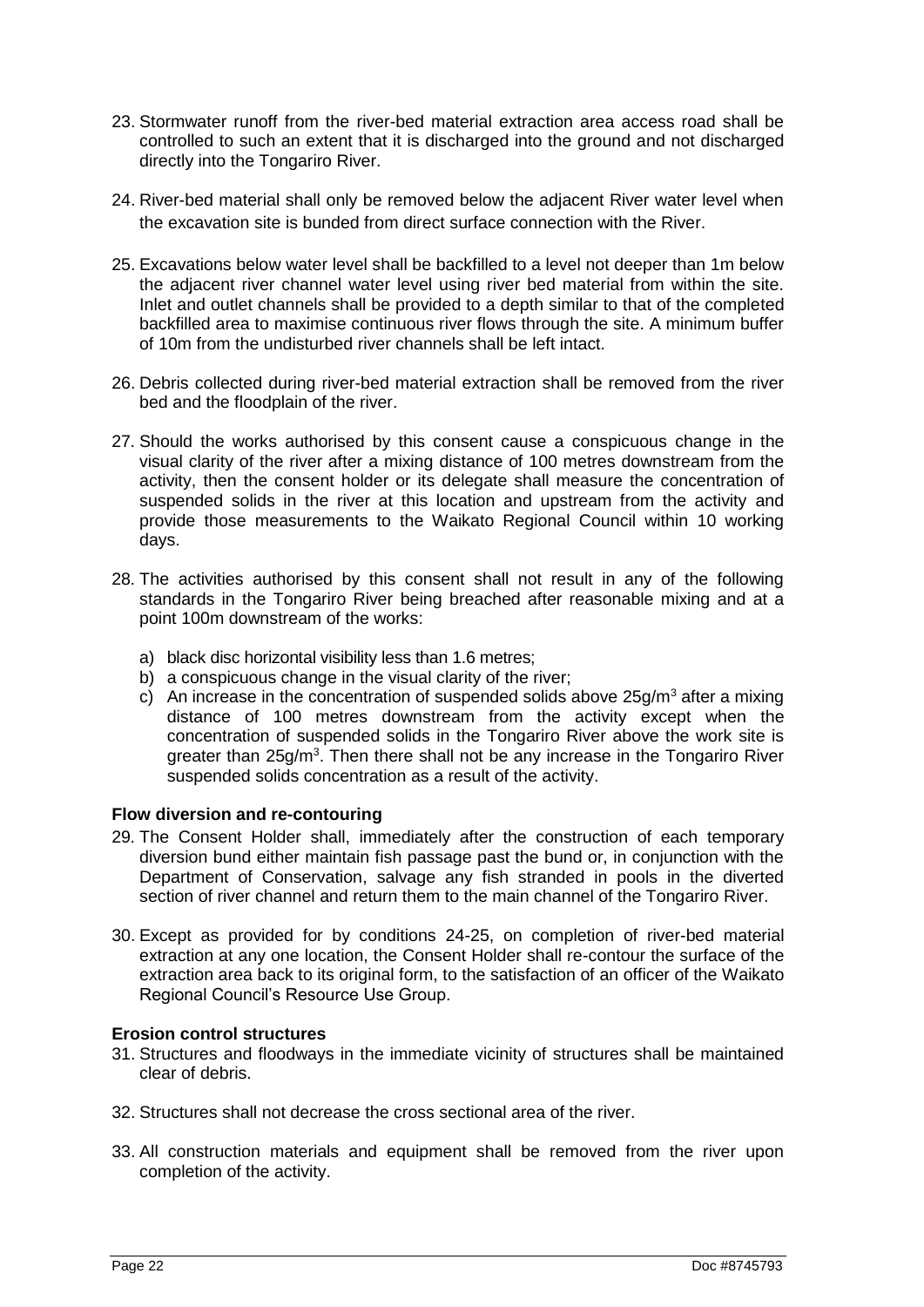- 34. Where the weight of the structure is insufficient to keep it in place it shall be permanently anchored to the bed of the river.
- 35. All structures shall be maintained in a structurally sound condition at all times.

#### **Dust emissions**

36. All activities undertaken on site shall be conducted and managed in a manner that ensures that all dust emissions are kept to a practicable minimum. To this end there shall be no discharge of dust as a result of the activities authorised by this consent that causes an objectionable or offensive effect beyond the boundary of the property on which works are authorised by this consent.

#### **Proposed annual works programme**

37. The Consent Holder shall prepare a Proposed Annual Works Programme including (but not limited to) the following:

a) details of scheduled works and maintenance requirements authorised by this consent that are to be carried out for the 12 months commencing 1 November including a description of the nature, scale and location of the works; and

b) the proposed timing of the works; and

- c) any contingency procedures that may be required for specific activities; and
- d) any specific mitigation measures that will be undertaken; and
- e) riparian planting proposed using eco-sourced indigenous plants;

Any changes to the Proposed Annual Works Programme (with the exception of works required to be undertaken without delay, for example, unscheduled works in response to flood events) shall be advised in writing by the Consent Holder to the Waikato Regional Council within 10 working days of the work commencing.

- 38. The Consent Holder shall distribute the Proposed Annual Works Programme required by condition 37, to the following parties on or before 30 June each year requesting comment(s) on the proposed works (if any) to be provided in writing within 20 working days of receipt:
	- a) Department of Conservation;
	- b) Tongariro and Lake Taupo Anglers Club Inc.;
	- c) Advocates for the Tongariro River;
	- d) Taupo Fishery Advisory Committee via DOC;
	- e) Tuwharetoa Maori Trust Board; and
	- f) Ngati Turangitukua.
	- g) Genesis Energy; and,
	- h) Waipapa and Tokaanu Maori Lands Trust.

Comments received by the Consent Holder from the above parties regarding the proposed works shall be copied to the Waikato Regional Council.

Any changes to the Proposed Annual Works Programme (with the exception of works required to be undertaken without delay, for example, unscheduled works in response to flood events) shall be advised in writing to the groups listed in this condition.